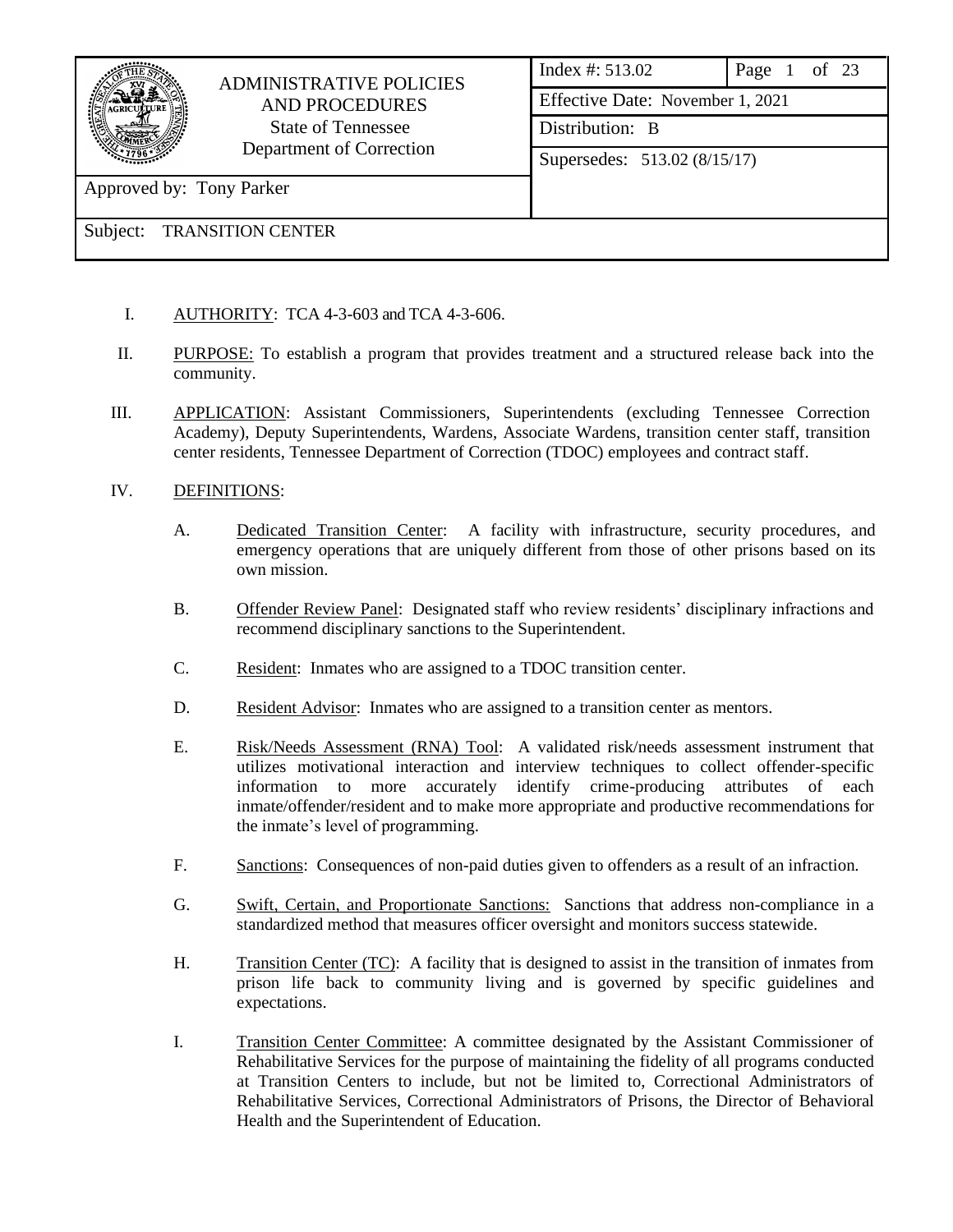| Effective Date: November 1, 2021 | Index $# 513.02$ | Page |  | ∠⊾ |  |
|----------------------------------|------------------|------|--|----|--|
|                                  |                  |      |  |    |  |

- Subject: TRANSITION CENTER
	- J. Transition Center Phase Board: A board designated to recommend transition center phase progression and regression comprised of the Counselor 3, Chief Counselor, Mental Health Personnel, Education Personnel, and Deputy Superintendent/Associate Warden of Treatment. Final approval of the board's recommendation will reside with the Superintendent/Warden.
	- V. POLICY: TDOC shall provide (within the limitations imposed by available resources) an opportunity for inmates to become residents of the transition center and participate in transition services which impact their reentry into the community.

#### VI. PROCEDURES:

- A. Transition Center Criteria
	- 1. Requirements:
		- a. The following will occur before an inmate is accepted into the transition center:
			- (1) The chief counselor/designee from the sending institution will forward a list of potential inmates for placement into the transition center, utilizing the Resident Qualification Log, CR-4075, to the transition center chief counselor.
			- (2) The transition center chief counselor/designee will initiate a Transition Center Placement, CR-4079, for inmates selected for the transition program. The completed Transition Center Placement, CR-4079, shall be forwarded to the sending institution's chief counselor/designee.
			- (3) The sending institution will have the inmate sign the Transition Center Placement, CR-4079, accepting or declining placement into the program.
			- (4) The chief counselor/designee of the sending institution will approve or deny the transition center placement, using transition center criteria and classification guidelines in Policy #404.07.
			- (5) The completed Transition Center Placement, CR-4079, whether accepted or declined, shall be forwarded to the transition center chief counselor.
		- b. Priority shall be given to inmates who will be residing, upon release, in surrounding counties of each Transition Center.
		- c. No Class A disciplinary offenses within the past year. Any Class B disciplinary offenses within the past year will be reviewed by the sending/receiving facilities for approval/disapproval.
		- d. Confirmed Security Threat Group (STG) members. The following exceptions will remain eligible: those designated inactive or if active, deemed eligible by the Office of Investigations and Conduct (OIC), and with the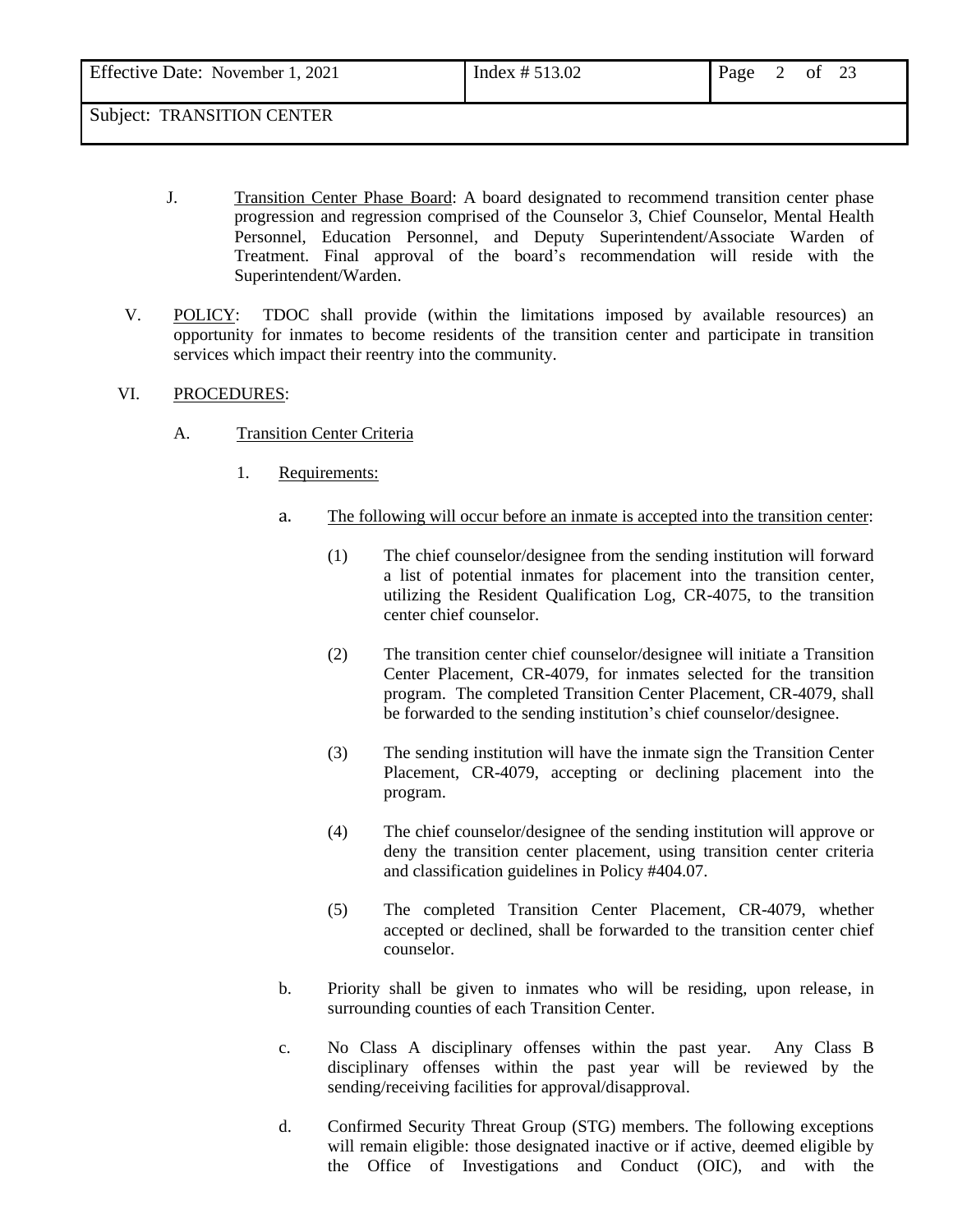Warden's/Superintendent's approval. The inmate shall not have any documented STG related disciplinaries/activity within a 12-month period. This shall be verified with the Regional/Facility STG Coordinator/OIC.

- e. Inmates (other than resident advisors) must meet one of the following criteria:
	- (1) Have received a Board of Parole (BOP) mandate with a final decision to be released upon successful completion of a program offered at the TC and be annex eligible;
	- (2) Be within 36 months of the expiration of their sentence and annex eligible;
	- (3) Residents currently housed at a transition center prior to the effective date of this policy shall remain at the transition center until such time as they no longer meet eligibility requirements via reclassification, or they are released from prison.
- f. Residents shall have Assignment of Responsibility, BI0D089, read to them before placement in any minimum direct or trustee status or program. Refusal to sign this form shall be noted on the form and witnessed by the staff member responsible. In accordance with TCA 40-28-123(B)(1), any inmate whose current conviction is the result of any felony (except escape) committed while on any minimum custody status that provides for supervised release programs into the community and/or furloughs, is prohibited from further participation in such community release programs during the remainder of the term of incarceration.
- g. Resident advisors at the transition center will serve as a resource for other residents; assist in encouraging the adherence to TDOC and TC rules and policies; and serve as examples and uphold professional and personal accountability. Requirements for resident advisors are as follows:
	- (1) Must have documented recommendation from the sending Warden/designee
	- (2) Required to remain on the compound
	- (3) Must not have been terminated from a job assignment within the preceding year.
	- (4) Must be willing to serve as a positive role model
	- (5) After review of current health status, as completed by appropriate medical staff, inmate must have a Class A and B medical health evaluation and a mental health LOC of 2 and below.
	- (6) No Class A disciplinary offenses within the past year. Any Class B disciplinary offenses within the past year will be reviewed by the sending/receiving facilities for approval/disapproval.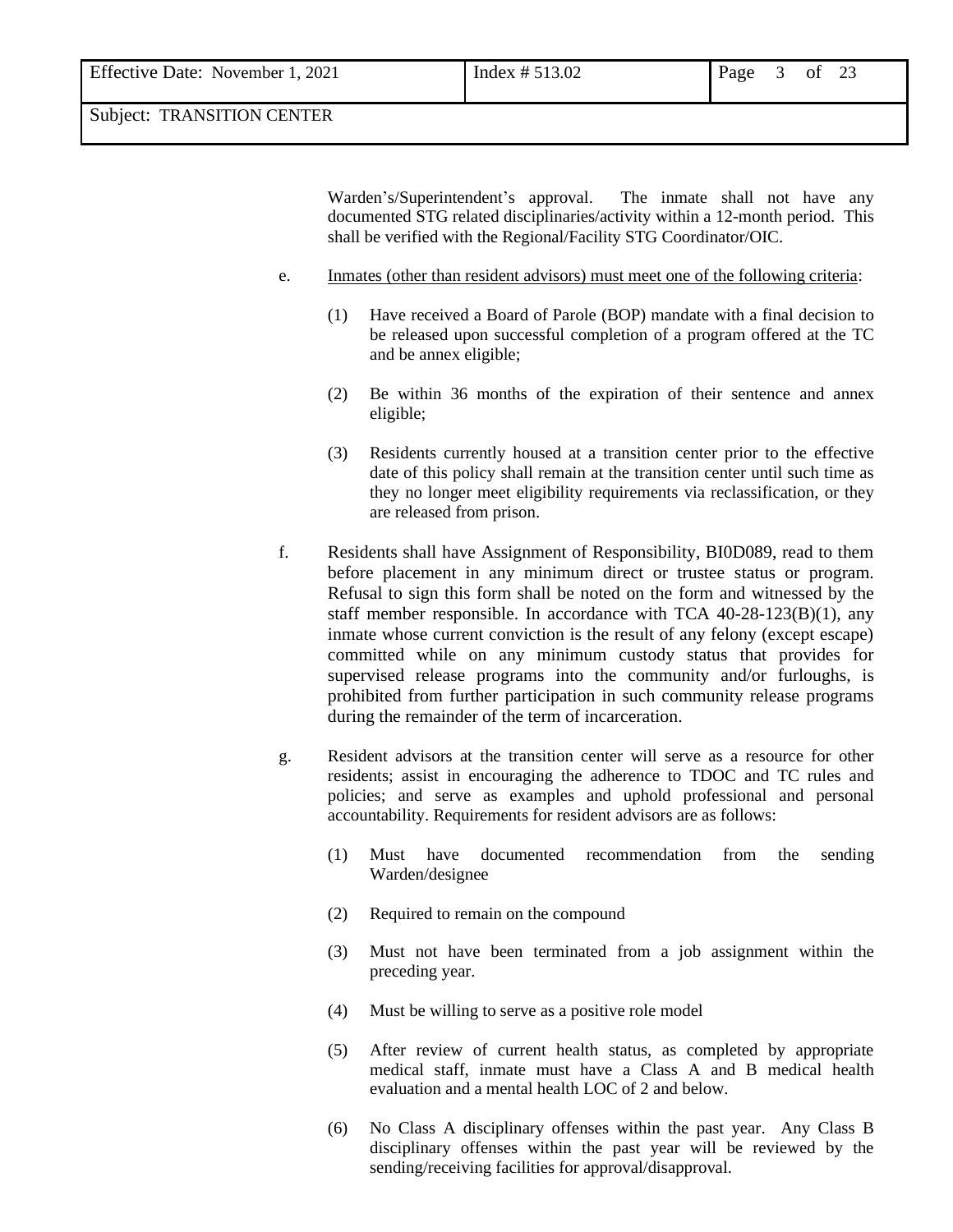- (7) Must have a specified skill set and competency in area of assignment
- (8) Must be annex eligible
- (9) Shall not be assigned to any community service or work release detail.

#### 2. Exclusions:

- a. Inmates who have been convicted of First-Degree murder, as per Policy #404.07 or any other conviction resulting in a sentence of life.
- b. Inmates with active felony detainers, and/or pending felony charges.
- c. Inmates pending deportation actions.
- d. No escape or attempted escape from medium or above secure custody (from behind fence, wall, armed escort, etc.) within the last ten years of incarceration, and no escape/abscond from minimum custody supervision (walk off, trustee, etc.) within the last five years of incarceration.
- e. Sex offenders will not be assigned to the transition centers, regardless of custody classification.
- B. Residents must be classified as trustee custody level (as outlined in Section C) to progress to Phase 3:
	- 1. Inmates convicted of offenses designated as non-violent in the *Classification User's Guide*, *Appendix VI*. are eligible after being in TDOC custody for a minimum of three months. Offenders convicted of offenses designated as violent in the *Classification User's Guide*, *Appendix VI*. are eligible after being in TDOC custody for a minimum of twelve months.
	- 2. Inmates must have no felony detainers, pending felony charges, or pending immigration deportation actions. Misdemeanor detainers shall be evaluated for risk at the discretion of the Superintendent/designee.
	- 3. Inmates must have no disciplinary convictions for assaultive conduct that resulted in serious injury or the death of another individual or any other court prosecuted felony convictions for a violent offense during the past five years of incarceration.

#### C. Program Design

- 1. The Transition Center Program will consist of three phases:
	- a. Phase 1 will be completed in three to six months and include an assessment and orientation phase in which participants will begin intensive programming and treatment. Any substance use treatment must be performed in accordance with the procedures outlined in Policy #513.07.
	- b. Phase 2 will be completed within three to six months of assignment and will focus on community service and employment readiness skills. Emphasis shall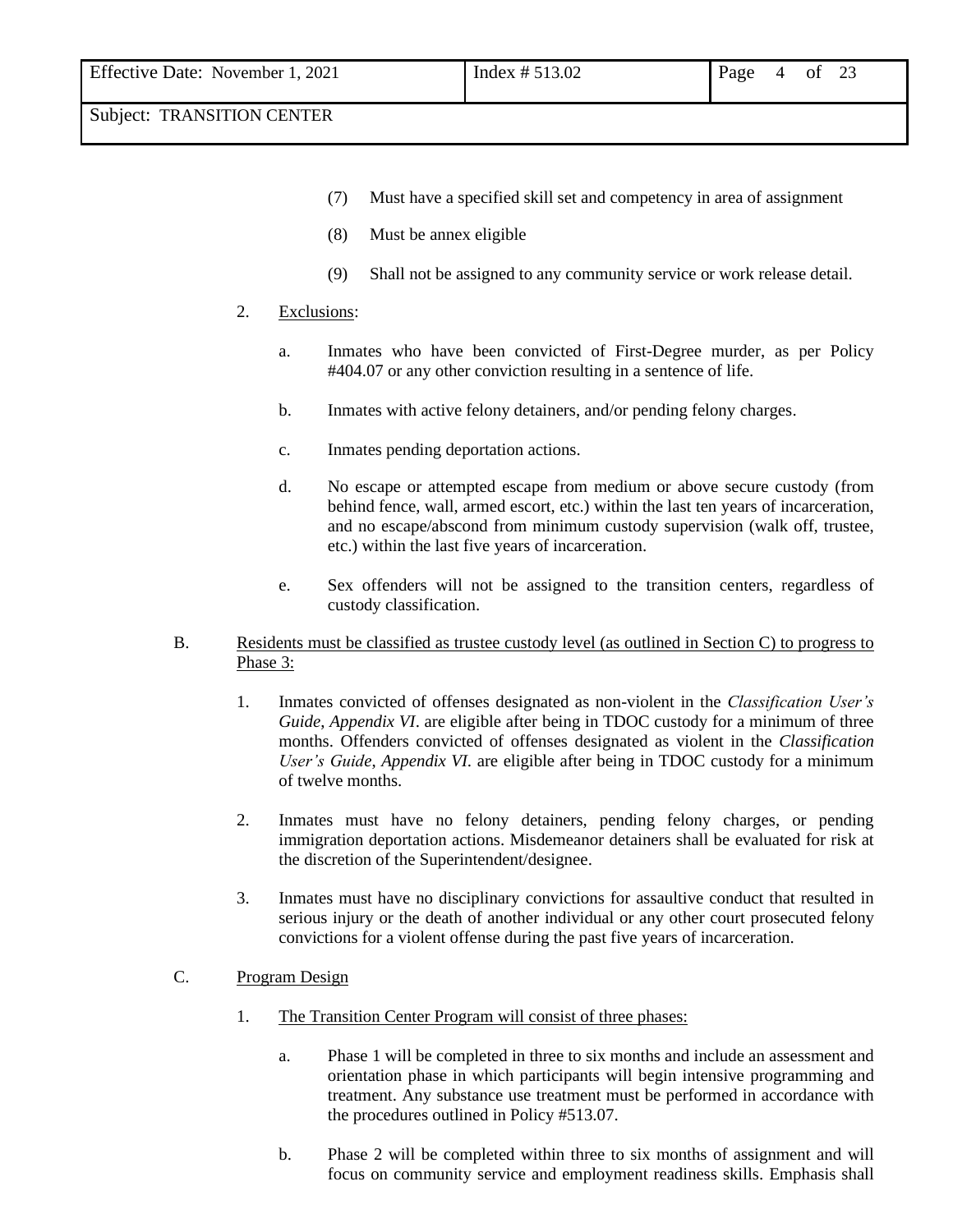be placed on the types of identification that are required for employment/work release.

- c. Phase 3 will address reentry employment and employment retention until the resident's release date. Residents shall leave daily for jobs, medical appointments, etc.
- d. All changes in Transition Center program offerings must be approved by the Transition Center Committee.
- 2. Phase progression is approximately three to six months; however, each phase must be successfully completed based on the accomplishment of observable treatment goals, including completion of assignments, attendance at groups, and observable behavioral changes, before advancement to the next phase is granted. Phase progression will be evaluated every 30 days. Evaluation will be documented utilizing the Transition Center Evaluation, CR-4078. Contact note will be made in OMS noting phase progression.
- 3. Transition Center Phase Assessments, CR-4076, should be completed every 90 days in each phase. The counselor will present phase assessment forms and recommendation for phase progression /regression to the Transition Center Phase Board for approval/denial recommendation. Final approval of phase progression/regression shall be made by the Superintendent/Warden. Recommendations should also take into consideration the individual service plans, treatment goals, performance objectives and observed behaviors on file for each resident.
- 4. Victim/sentencing jurisdiction notification shall take place prior to a resident's custody assignment of minimum trustee in accordance with Policies #103.11 and #404.07.1.
- 5. Within ten working days after placement in the TC program, the counselor will assess the resident's needs utilizing the Risk/Needs Assessment Tool and Transition Center Phase Assessment, CR-4076. The counselor and the resident will develop a Transition Center Individual Service Plan, CR-3714, based on the assessment form and transition phase goals. The service plan will detail treatment goals and performance objectives for each phase of the program.
- 6. In accordance with Policy #505.10, residents shall be selected for participation in the work release program following specified criteria and shall adhere to established guidelines for participation.
- 7. Programs shall develop a disciplinary process with the following guidelines:
	- a. The following disciplinary infractions shall follow a swift, certain, and proportionate disciplinary model:
		- (1) Abuse of Telephone Privileges (TEL) (Class B or C): Unauthorized use of telephone, abusing equipment, or violating any other written directive relating to inmate telephone use.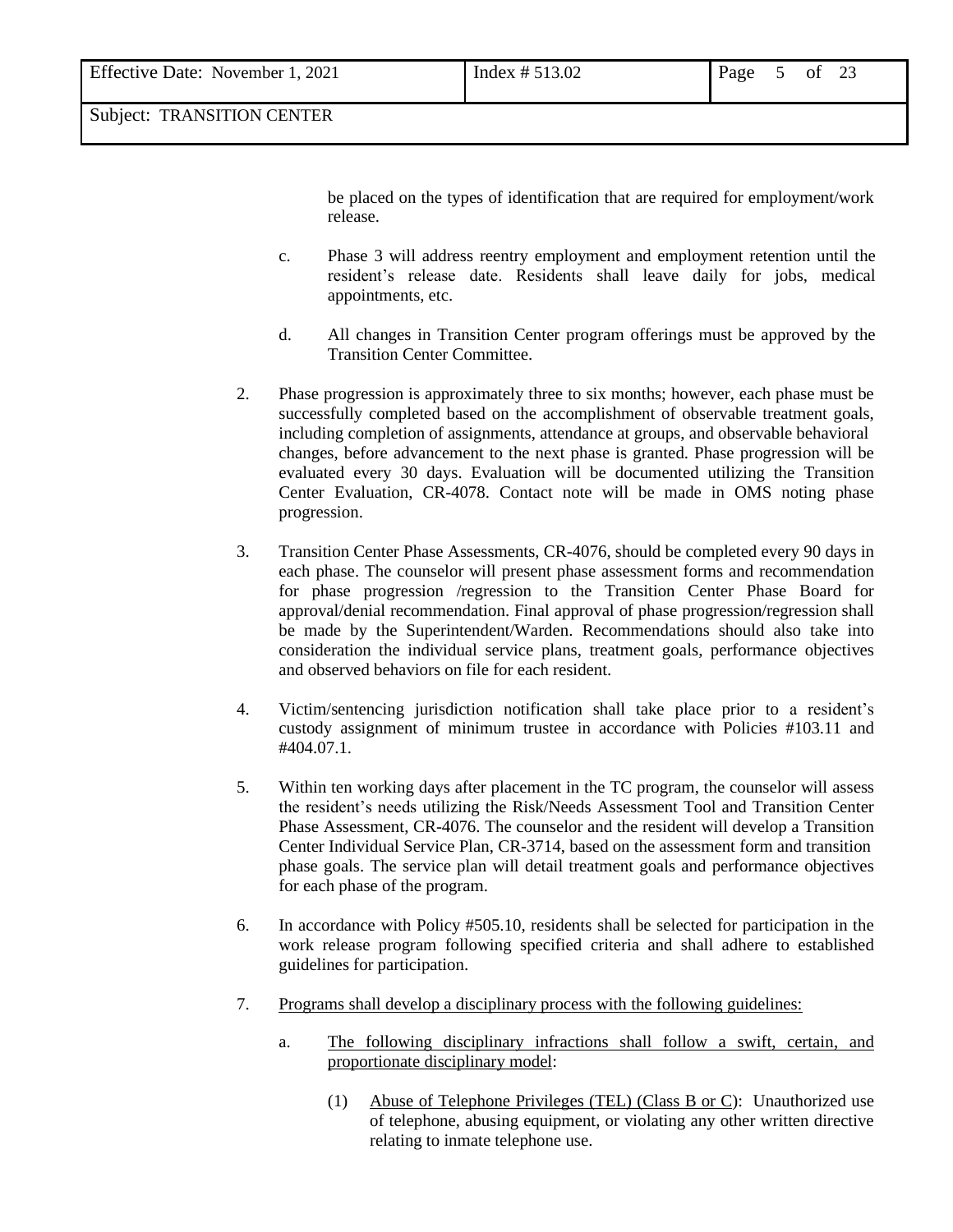- (2) Dress Code Violation (DRV) (Class C): The failure to properly wear prescribed clothing in designated areas or in the manner mandated by TDOC Policy.
- (3) Horseplay (HOR) (Class C): Rough frolicking, not to the point of fighting.
- (4) Littering (LIT) (Class C): Carelessly or deliberately discarding materials in unauthorized areas.
- (5) No TDOC ID Card on Person (NID) (Class C): Failure to maintain ID card in possession.
- (6) No TDOC ID on Clothing (NOC) (Class C): Failure to mark or maintain proper TDOC identification on clothing.
- (7) Out of Place (OOP) (Class C): Being present in a restricted or prohibited place or any unauthorized area not governed by general call-out or any area without either written or verbal permission.
- (8) Receiving Two Food Trays (TFT) (Class C): Obtaining additional trays of food by going through serving line more than one time or by other means.
- b. The following disciplinary infractions shall result in the resident being referred to the offender review panel within 72 hours of an infraction. This can result in a sanction or further disciplinary action.
	- (1) Contraband (CON) (Class B or C): To have, own, gain, or maintain control of item(s) which are either prohibited or not specifically authorized, or in excess of what is authorized by departmental or institutional policy. Any such item(s) found in a cell or room is presumed to be in the possession of all occupants of that housing space.
	- (2) Defiance (DFN) (Class A or B): To curse, insult, or threaten a staff member, visitor, or guest in any manner. Prohibited conduct includes but is not limited to abusive or insulting conversation, phone calls, letters, or gestures by an offender. Also, to obstruct, resist, distract, or attempt to elude staff, or any effort to do the above, in the performance of their duties or to intimidate or attempt to intimidate staff in order to manipulate staff's actions.
	- (3) Destruction of State Property (DSP) (Class B): Willful abuse and/or destruction of state-owned property. All guilty dispositions may result in the assessment of restitution for the amount of damages.
	- (4) Destruction of Personal Property (DPP) (Class B): Willful abuse and/or destruction of the personal property of another.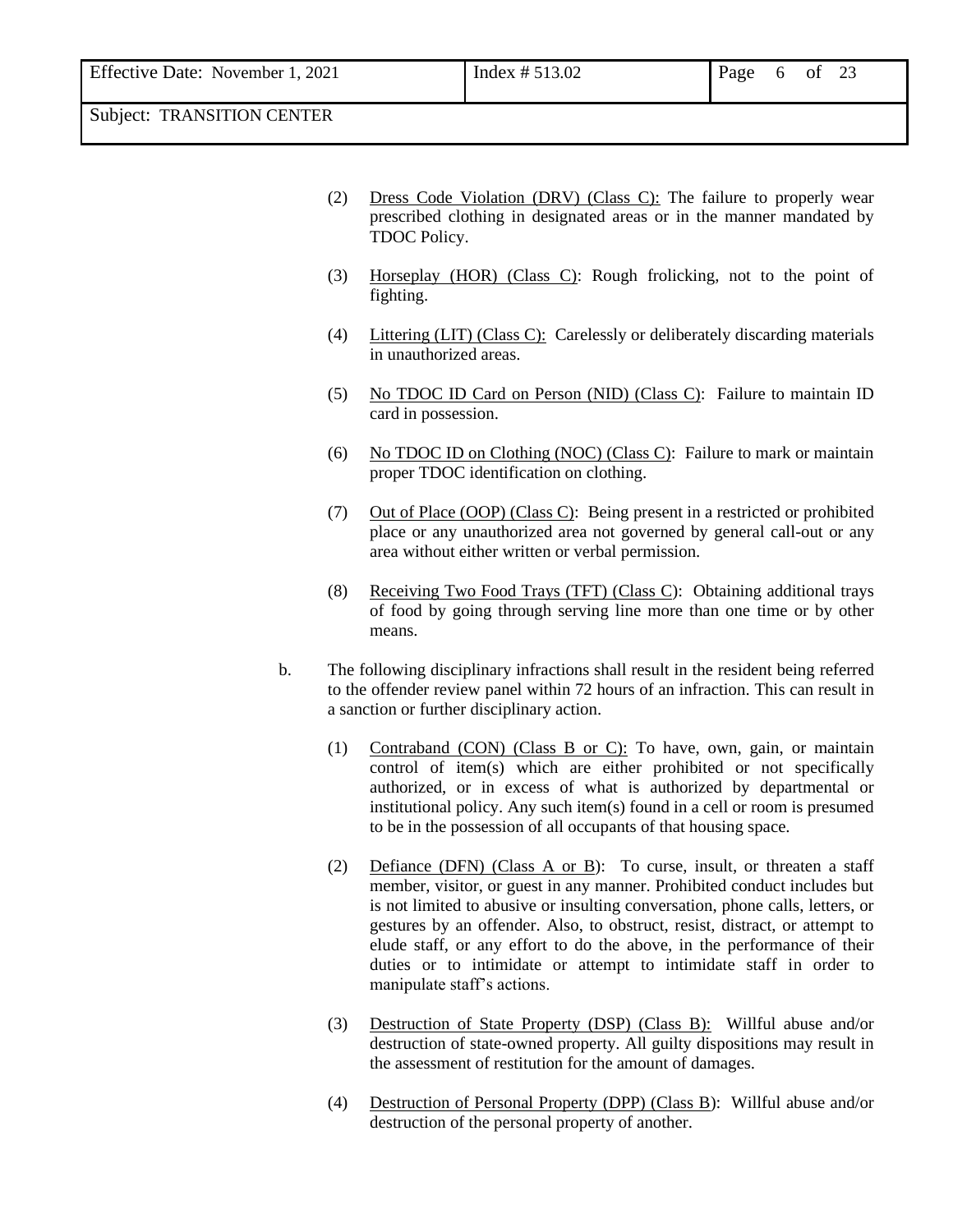- (5) Failure to Report as Scheduled (FRS) (Class C): Failure to be at a designated area at the prescribed time.
- (6) Falsifying, Altering, or Forging an Official Document (FAL) (Class B or C): Changing, modifying, or altering the writing of others, or, the fraudulent making of any writing. This includes falsifying documents such as passes, ID cards, letters, etc.
- (7) Failure to Turn in Earnings (FTE) (Class B): The failure of inmates assigned to applicable external work programs as required by said program to deliver their salaries or other income to the institution.
- (8) Fighting (FIG) (Class B or C): A physical altercation between two or more persons without weapons.
- (9) Furlough Violation (FVI) (Class B): Failure to adhere to rules and regulations governing conduct during a period of authorized absence from the facility.
- (10) Gambling/Gaming (GAG) (Class C): The act of wagering items of value in a game of chance.
- (11) Indecent Exposure (IND) (Class B or C): The deliberate exposure in front of another person of the breasts, genitals, or buttocks in a manner intended to excite, embarrass, or threaten that person.
- (12) Intoxicants Use, Sell, Exchange, Possess (IUS) (Class B): The wrongful possession, use, selling, or exchange of alcoholic products, inhalants, or misuse of prescribed or legal drugs causing an alteration of one's physical or mental state, commonly termed "under the influence."
- (13) Larceny (LAR) (Class B): The unauthorized taking, receiving, or carrying away of state property or the personal goods of another person.
- (14) Late Returning (LRT) (Class B or C): The failure to return to a specific place, at the appointed time, after authorized attendance at a job, school, training program or appointment pass.
- (15) Mutilation (MUT) (Class B or C): To cut, stab, rip, tattoo, burn, or otherwise damage a particular portion of the body by self-inflicted means.
- (16) Participation in Security Threat Group Activities (PGA) (Class A): To organize, promote, encourage, or directly participate in a security threat group or security threat group activity.
- (17) Pending Investigation (PIN) (No disciplinary class designation used): Designation to be used when an inmate is suspected of a Class A or Class B infraction and the Warden/Superintendent determines that the inmate should be returned to the sending institution.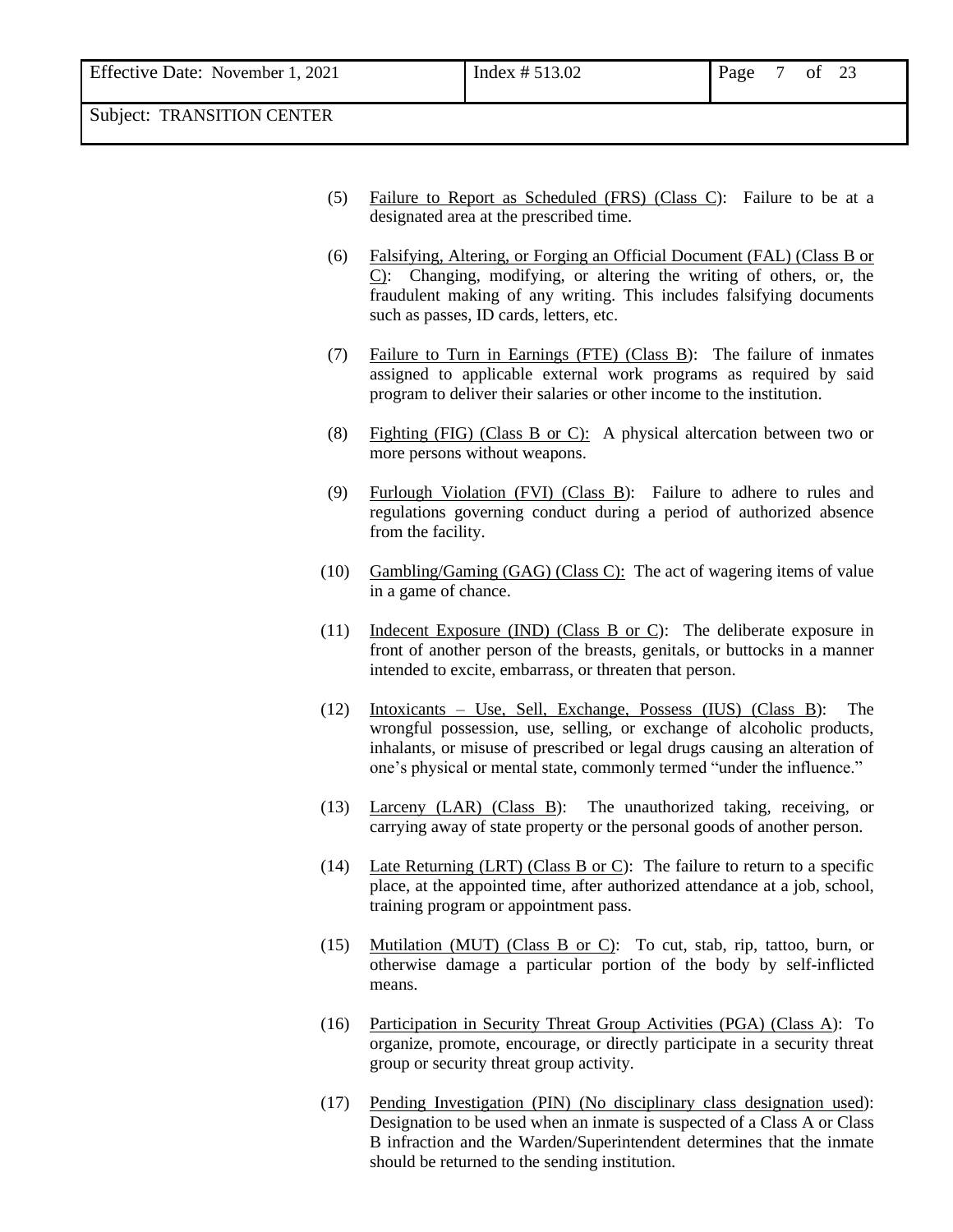Effective Date: November 1, 2021 Index # 513.02 Page 8 of 23

Subject: TRANSITION CENTER

- (18) Personal Property Violation (PPV) (Class B or C): Possession of personal property in violation of TDOC and/or institutional policy (i.e., over six cubic feet of property; items not allowed by the commissioner's property list; appliances with no TDOC identification number, a defaced or altered number, or another inmate's number, etc.).
- (19) Possession and/or use of a Cellular Telephone/Communication Device (PCT) (Class B): To have, own, gain, use or maintain control of a cellular telephone or any device which allows unauthorized/unmonitored two-way communication. Any such item found in a cell or room is presumed to be in the possession of all occupants of that housing space.
- (20) Positive Drug Screen (PDR) (Class B): A positive test result for one or more categories of drugs of abuse.
- (21) Possession of Free-World Money (PFM) (Class B or C): To have, own, have control of or attempt to bring unauthorized free-world money into an institution.
- (22) Possession/Use/Introduction of Tobacco Products Offender (PTO) (Class B or C): To possess, own, have, control of, use, introduce, or attempt to introduce into a correctional facility cigarettes, pipes, pipe tobacco, tobacco substitutes, chewing tobacco, snuff, matches, cigarette lighters, smoking paraphernalia, and other items developed or processed for the primary purpose of facilitating the use or possession of tobacco or tobacco-related products. Any such object found in a cell or room is presumed to be in the possession of all the occupants of that housing space.
- (23) Possession of Security Threat Group Materials (PGM) (Class A): To have, own, gain, or maintain control over any material identified as affiliated with a security threat group that includes, but is not limited to items such as: publications which contain articles, illustrations, or advertisements in known security threat group publications; documents of by-laws, ceremonial procedures, rosters, hit lists, memorandums, use of colors, hand signs, drawings, membership cards, certificates of rank, letters of introduction, or any other article or document specifically associated with security threat groups.

A security threat group is defined as a group of individuals possessing common characteristics which serve to distinguish them from other individuals or groups who have been determined to be acting in concert, so as to pose a threat or potential threat to staff, other inmates, the institution or the community.

(24) Refusal of Cell Assignment (RCA) (Class B or C): Refusal to accept a cell assignment made by a TDOC employee.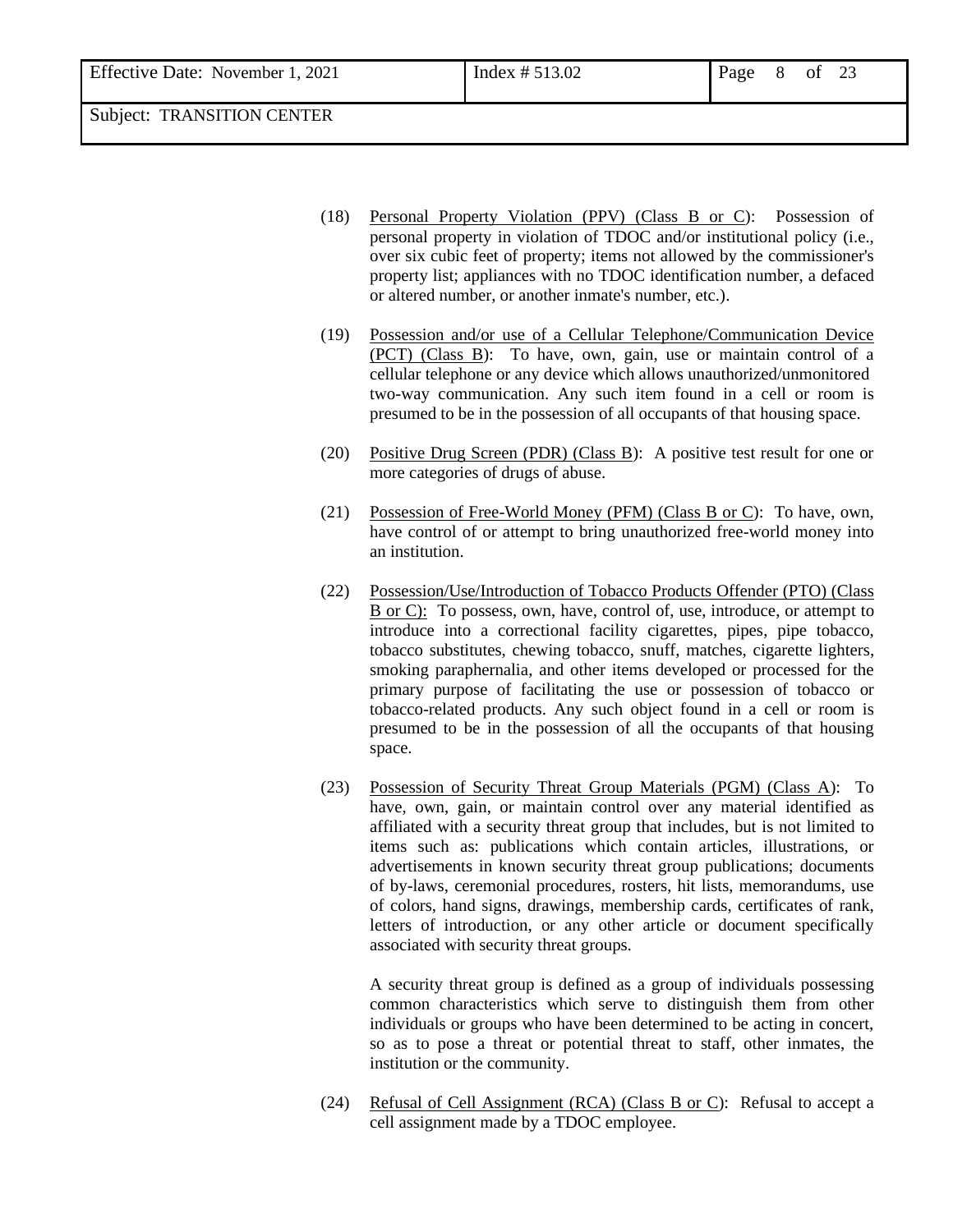- (25) Refusal of**/**or Attempt to Alter Test (RAA) (Class B): Refusal to provide an adequate breath or urine sample for a drug or alcohol screen upon request, refusal to sign any chain of custody forms, or attempting to change or modify documents, urine, or blood content for the purpose of creating false negative test results.
- (26) Refusal to Participate (RTP) (Class A): Refusal by any inmate to accept or report to or adequately participate in any assigned work, educational, or vocational training programs.
- (27) Solicitation of Staff (SOS) (Class B): To ask or seek a relationship with institutional or contract employees which extends beyond the normal in inmate/employee interaction. This includes, but is not limited to, fraternization, business transactions, social association, romance, or friendship.
- (28) Strong-armed Activity (SAA) (Class B): Intimidation or coercion of unwilling inmates to participate in any act.
- (29) Threatening Offender (TOF) (Class C): A threat to an inmate, whether verbal or physical, explicit or implied.
- (30) Unauthorized Financial Obligations/Transaction (UFT) (Class B or C): The selling, borrowing, or lending of goods (whether monies or property) or services between inmates or between inmates and free-world persons. Entering into any financial obligation between inmates or between inmates and free-world people without the consent of the Warden is also an unauthorized financial obligation/transaction.
- (31) Violation of TDOC/Institutional Policies (VPR) (Class B or C): Failure to comply with written rules governing inmate behavior. The incident report shall cite the TDOC policy or institutional policy violated, including policy section and subsection numbers.
- c. The following disciplinary infractions shall result in immediate and swift sanctions, up to and including, dismissal from the TC. The disciplinary process will be adhered to as outlined in Policy #502.02.
	- (1) Abscond (ACM) (Class A): To flee custody from indirect supervision. (Indirect supervision is defined as periodic observation and monitoring of offenders as is reasonable in order to supervise said offenders who are assigned to a work crew, detail, or similar assignment not inside the secure perimeter of a facility.
	- (2) Arson (ARS) (Class A): An act committed by any inmate who willfully and maliciously sets fire to or burns, causes to be burned, or who aids, counsels or procures the burning of any personal property, any house, building or other structure, the property of himself/herself or another.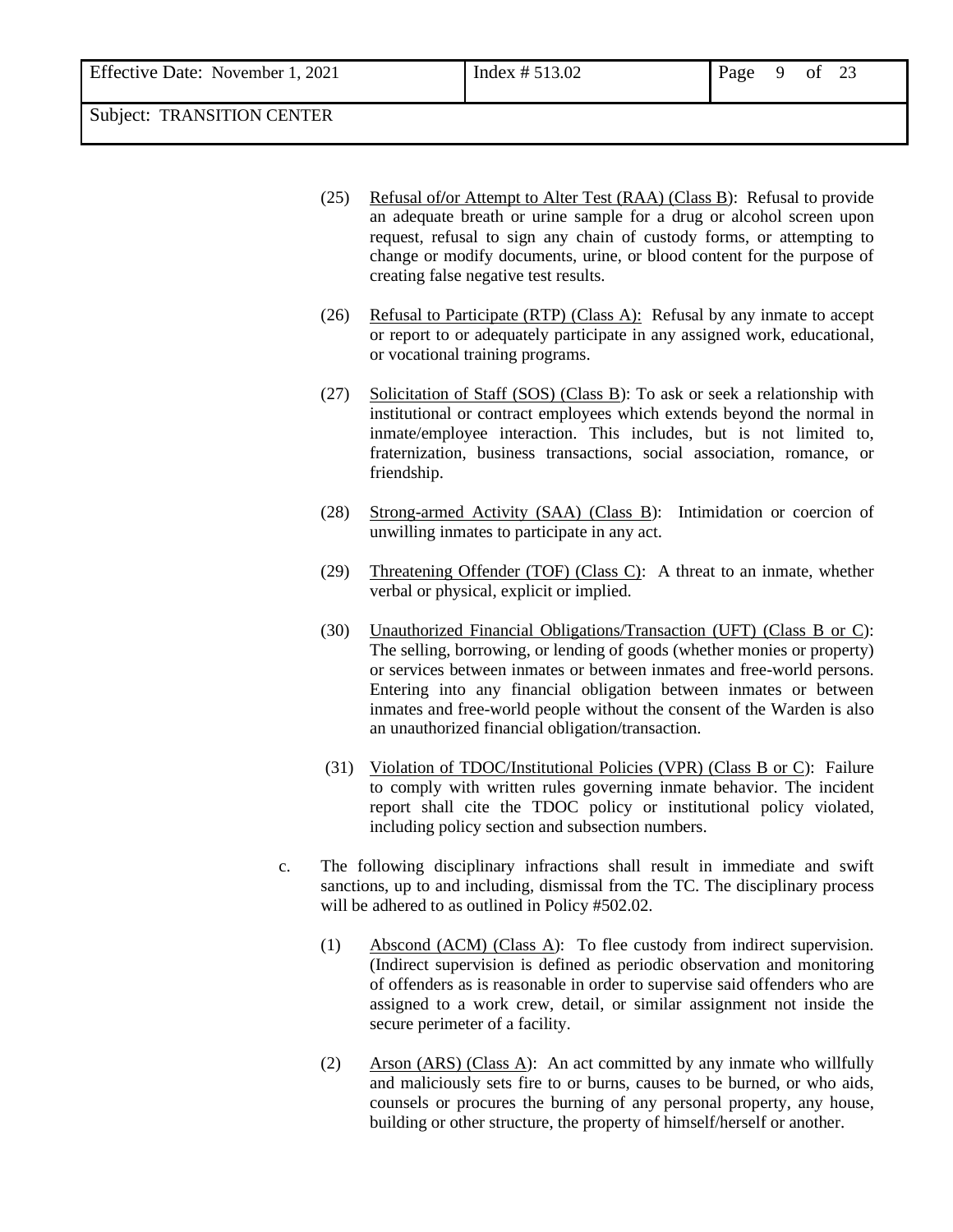- (3) Assault on Staff with Weapon (ASW) (Class A): The assaulting of any staff member, visitor or guest using any object as a weapon, including any liquid or solid substances thrown on or otherwise projected on or at such person, regardless of whether contact is made. The use of teeth will also constitute a violation of this rule.
- (4) Assault on Staff without Weapon (ASO) (Class A): Hostile physical contact or attempted physical contact with a staff member, visitor or guest, including, but not limited to hitting, shoving, wrestling, kicking or similar behaviors.
- (5) Assault on Offender with Weapon (AOW) (Class A): The assaulting of any inmate using any object as a weapon, including any liquid or solid substances thrown on or otherwise projected on or at such person, regardless of whether contact is made. The use of teeth will also constitute a violation of this rule.
- (6) Assault on Offender without Weapon (AOO) (Class A): Hostile physical contact or attempted physical contact with an inmate including but not limited to hitting, shoving, wrestling, kicking or similar behaviors.
- (7) Attempted Escape (AES) (Class A): To attempt to flee from direct custody or supervision of the TDOC.
- (8) Attempted Suicide (SUC) (Class B): Situation in which an individual has performed an actual or seemingly life-threatening behavior with the intent of jeopardizing his/her life or presenting the appearance of such intent, but which has not resulted in death.
- (9) Conspiracy to Violate State Law (CVS) (Class A or B): Two or more persons, each having the culpable mental state required for the offense which is the object of the conspiracy and each acting for the purpose of promoting or facilitating the commission of a state criminal offense, agreeing that one or more of them will engage in conduct which constitutes such offense. If a person guilty of conspiracy knows that another with whom the person conspired to commit a criminal offense has conspired with one or more other persons to commit the same offense, the person is guilty of conspiring with such other person or persons, whether or not their identity is known, to commit such offense. The state law and TCA Code violated shall be cited in the incident report.
- (10) Drug Paraphernalia (DRP) (Class B): Any objects found of any kind which are used, intended for use, or designed for use in injecting, inhaling, ingesting, or otherwise introducing drugs into the human body. Such items include but are not limited to pipes, tubes, cans, needles, etc.
- (11) Drugs Possession**/**Selling/Use (DPO) (Class A or B): To have, own, gain, or maintain, control over illegal drugs, or unauthorized medications, including narcotics, hallucinogens, opiates, barbiturates,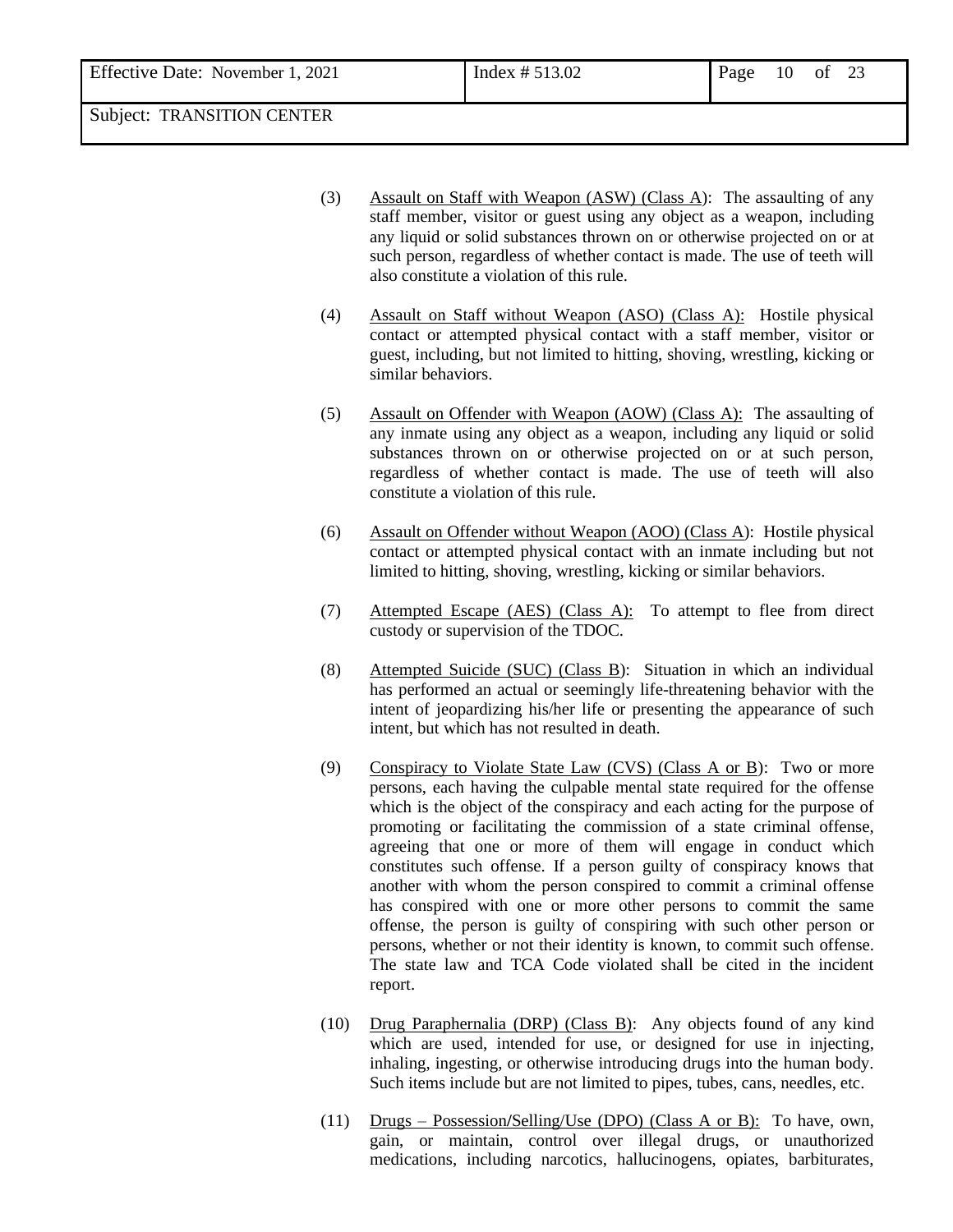| Effective Date: November 1, 2021 | Index $# 513.02$ | Page | of 23 |  |
|----------------------------------|------------------|------|-------|--|
| Subject: TRANSITION CENTER       |                  |      |       |  |

stimulants, marijuana, including synthetic or K2, or medications in a manner not prescribed by a dentist or physician or the sell or exchange of any illegal drugs or medications. Any such item found in a cell or room is presumed to be in the possession of all the occupants of that housing space.

- (12) Escape (ESC) (Class A): To flee custody from direct supervision, custody, or control (such as while in transport to or from court, a hospital, or other venue) or from within the confines of a fenced facility.
- (13) Extortion  $(EXT)$  (Class B): To either verbally or by written or printed communication maliciously threaten to accuse another of a crime, offense or immoral act; to do any injury to the person, reputation or property of another, with intent thereby to obtain any money, property, or pecuniary advantage whatever; or to compel the person so threatened to do any act against his/her will.
- (14) Flooding (FLD) (Class B or C): Deliberately causing cell or unit walk to become flooded with water.
- (15) Homicide (HOM) (Class A): The killing of another person.
- (16) Operating Unauthorized Vehicle (OUV) (Class B or C): The operation of any vehicle, either state or private, without written permission.
- (17) Participating in a Riot (PIR) (Class A): To organize, promote, encourage, or directly take part in an institutional disturbance involving an assemblage of several persons which conduct creates grave danger of substantial damage to property or serious bodily injury to persons.
- (18) Possession of a Deadly Weapon (PDW) (Class A): To have, own, gain, or maintain control over any object likely to cause serious injury or death. Any such object found in a cell or room is presumed to be in the possession of all the occupants of that housing space.
- (19) Rape (RAP) (Class A): The act of forcing or coercing (through violence or threats of violence) an individual to submit to sexual intercourse (vaginal or anal) or other sexual acts to include cunnilingus and fellatio. The sexual penetration or act is accomplished without the consent of the victim and the defendant knows or has reason to know at the time of the penetration or sex act that the victim did not consent. It shall also include the sex act of forcibly introducing foreign objects into an individual's body cavity (vaginal or anal) without the victim's consent.
- (20) Refusing to Provide DNA Specimen (RDN) (Class A): Refusal by any inmate who has been convicted of a sex offense as outlined in TCA 40- 35-321, to provide a DNA specimen when ordered to do so.
- (21) Sexual Harassment (SXH) (Class B or C): Making sexually related comments, gestures, or written communication to another person.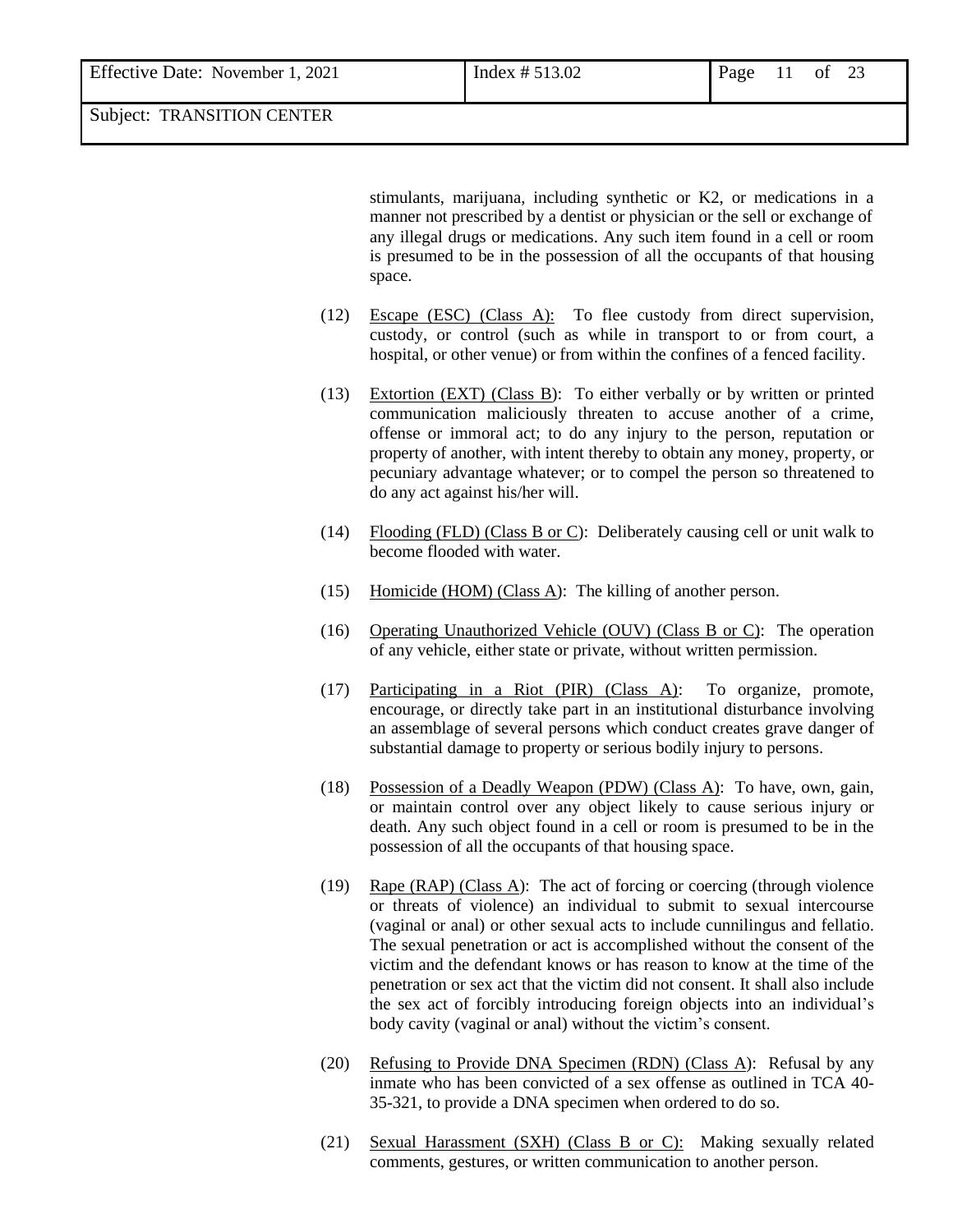- (22) Sexual Misconduct (SXM) (Class B or C): Any sexual conduct involving an inmate, including those instances where the preponderance of evidence is indicative of a preparation for, or immediate conclusion of such acts, including acts involving people, objects, or animals.
- (23) Strong-armed Robbery (SAR) (Class A or B): The forcible taking of money or goods of any value from another person.
- (24) Tampering with Security Device or Equipment (TSD) (Class A or B): Tampering with locking or other security devices or equipment causing that device to malfunction or become inoperable.
- (25) Violation of State Law (VSL) (Class A or B): Any violation of T.C.A. not specifically addressed in this policy. The incident report shall cite the state law and TCA Code.
- d. Class A and B disciplinary offenses may be referred to the Office of Investigation and Compliance.
- e. Positive drug screen sanctions will be assessed in accordance with Policy #506.21.
- f. All offenses which may be classified as A or B, or as B or C, may be so designated at the discretion of the disciplinary board/hearing officer depending upon the seriousness of the offense.
- g. Segregation: Administrative segregation may be utilized in instances when the Superintendent determines a resident's presence in the general population poses a serious threat to the security/safety of the transition center, staff, or other residents and the community. Administrative segregation shall be in accordance with Policy #404.10. If an inmate requires segregation for more than 24 hours, the inmate shall be transferred until the conclusion of the reason for segregation placement. In cases where an inmate requires housing in segregation beyond the 24-hour period, an email request shall be submitted to the Correctional Administrator of Prison Operations and forwarded to the Assistant Commissioner of Prison Operations.
- h. Any other rule violations shall follow the disciplinary process outlined in Policies #502.01, #502.02 and #502.05.
- i. Disciplinary offenses by resident advisors shall follow Policies #502.01, #502.02, and #502.05.
- 8. All participants shall agree to and sign the following forms upon admission:
	- a. Substance Use Informed Consent for Treatment Services, CR-3750
	- b. Substance Use Confidentiality Notice and Waiver, CR-3751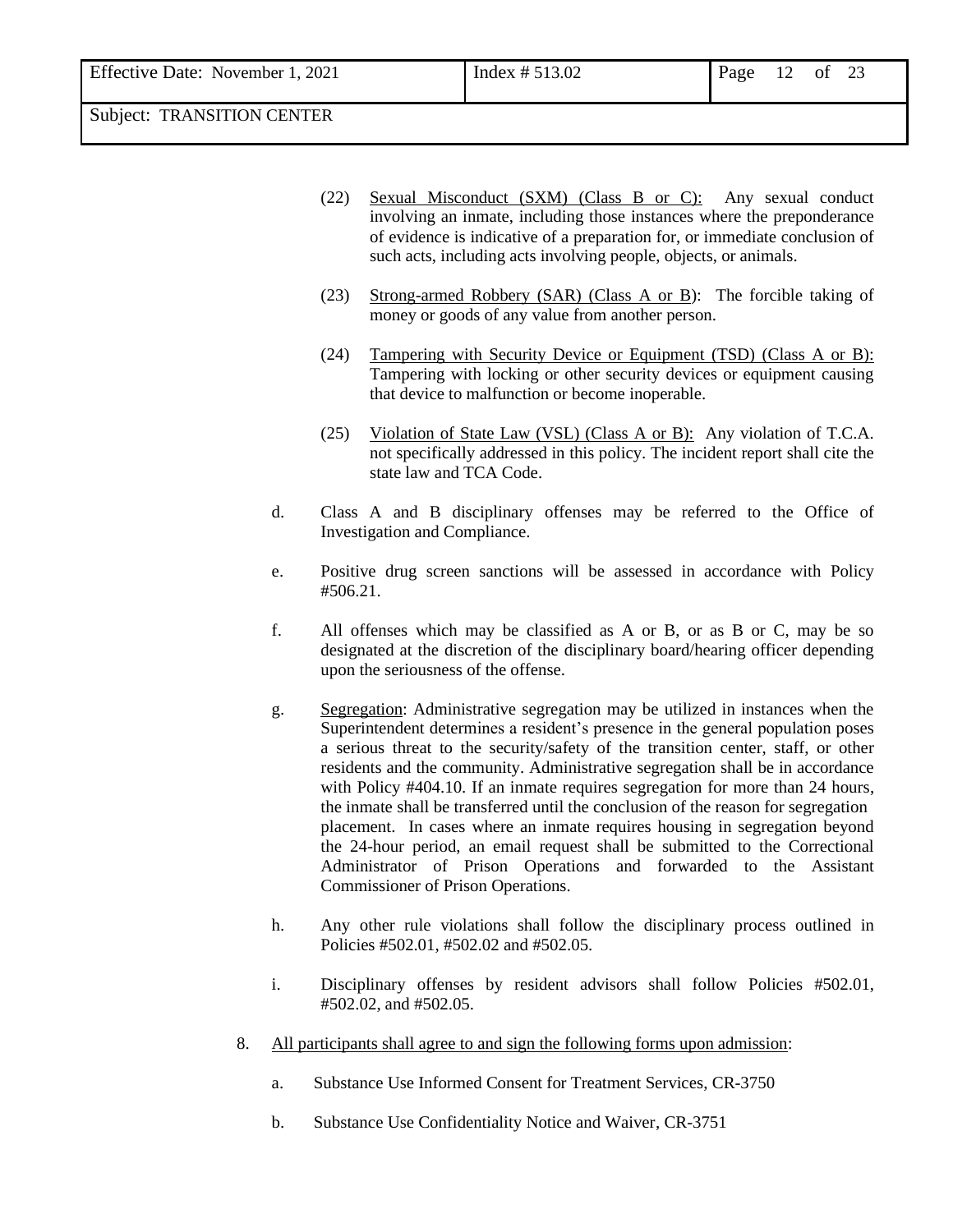- c. Substance Use Participant Rights and Limits of Confidentiality Acknowledgement, CR-3755
- d. Substance Use Treatment Program Participant Agreement, CR-3586 (if the resident is participating in a substance use treatment program)

If a participant chooses not to sign the forms, he/she will lose the opportunity to participate in the transitional program and be returned to the sending institution if applicable.

- 9. Phase III participants who have a free world job shall be required to save earnings for reentry use after incarceration. During incarceration, participants shall have limited access to their trust fund account and all transactions shall be coordinated through the facility's trust fund division.
	- a. All monies obtained by the resident shall be submitted to the specified career coordinator for deposit into the resident's trust fund account.
	- b. The career coordinator will submit all checks and/or monies to the business office by the next business day after receipt. Any checks and/or monies received after normal business hours shall be locked in a secure location designated by the Warden**/**Superintendent until next business day.
	- c. Financial obligations will be assessed per Policy #208.02.
- 10. Phase III residents will have access to third party vendor release cards for day to day incidentals. Phase III residents may request up to \$120 to be loaded no more than once per week on to a verified release card by trust fund staff through the third-party vendor. The balance of the release card shall not exceed \$250 at any time. A signed and approved withdrawal request shall be completed for the amount of each reload. The third-party vendor will collect an \$8 fee when the card is initially loaded. Prior to the reloading the card, the vendor shall be contacted to obtain the current balance. These cards shall be loaded and reloaded in accordance with the Policy #208.10. The residents should refer any questions about the use or operation of the release card to the third-party vendor.
- 11. Debit cards are prohibited for the use of alcohol, tobacco, gambling, lottery tickets, weapons, use in adult venues or any activities deemed as illegal. Abuse/misuse of debit card can result in suspension or termination of card.
- 12. If a resident is removed from the program, i.e. re-phased, termination, the trust fund division will terminate the card and apply the funds back to the trust fund account. The card fee is non-refundable.
- D. Classification Review: Correctional counselors shall review their assigned caseloads for eligible inmates no less than on a monthly basis. The transferring facility shall also ensure that the record is up to date prior to transfer. A records/NCIC check will be run prior to transfer to ensure that the inmate has no active felony detainers or special notifications.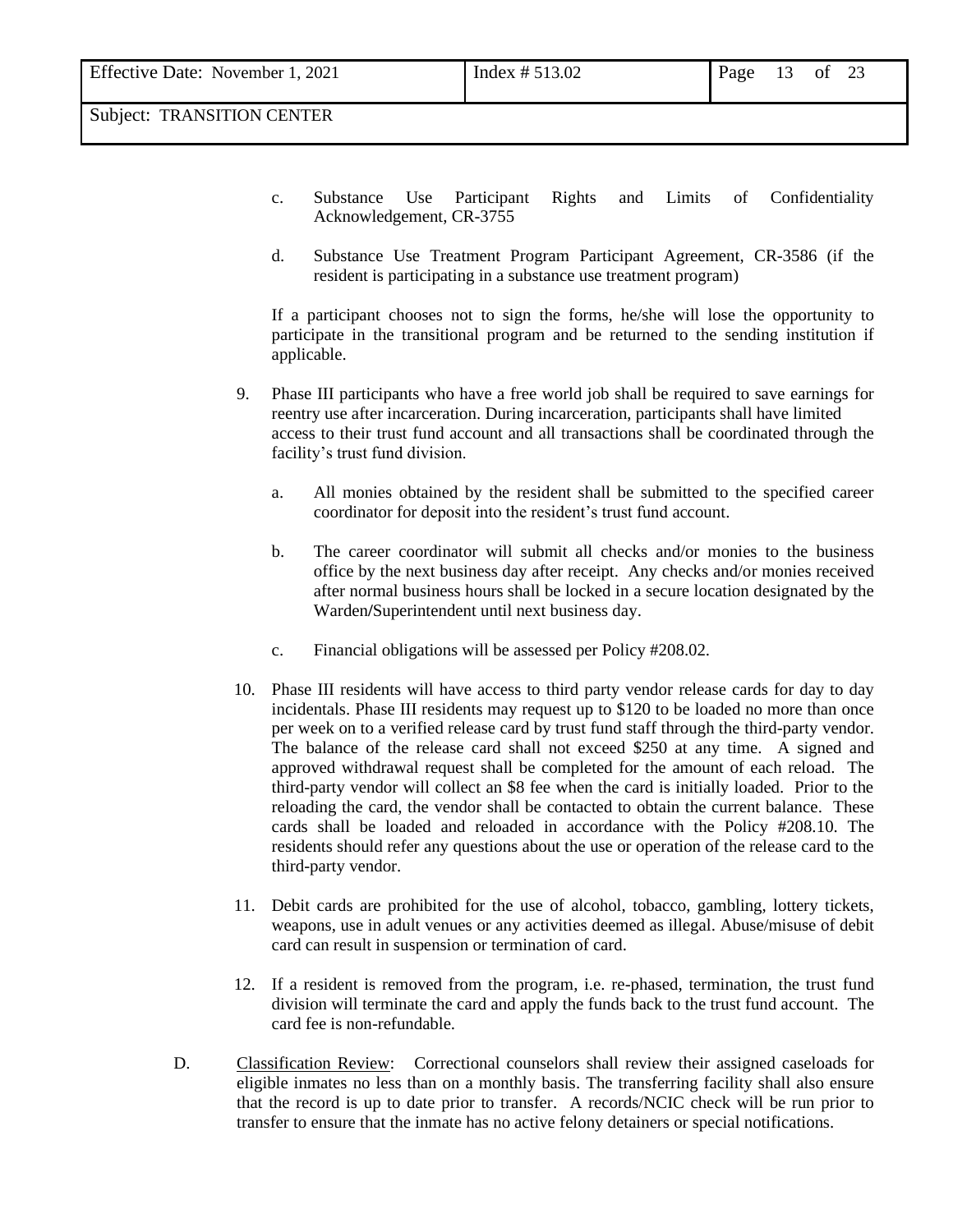Effective Date: November 1, 2021  $\boxed{\text{Index } #513.02}$  Page 14 of 23 Subject: TRANSITION CENTER

- E. Warden/Superintendents shall develop local procedures for review of incoming inmates' files for any recent performance or adjustment problems, medical or psychiatric developments, security level increases and program participation. The Warden/Superintendent will immediately advise the Assistant Commissioner of Rehabilitative Services/designee of any problems identified.
	- F. Case Management: The processes by which TC staff review a resident's file regarding eligibility are outlined below:
		- 1. Upon arrival to the TC, the chief counselor/designee responsible for conducting orientation, or for conducting the initial interview, will review each arriving resident's file.
		- 2. Following a review of a resident's file, the chief counselor/designee will determine if the resident has a need in the following categories: Financial Problems/Poverty, Residential Instability and/or Vocational/Educational Problems.
		- 3. Each institution shall develop files for transition program records. The file will become part of the institutional record upon resident's dismissal from the transition program. A file shall be maintained for each resident participating in the transition program to include at the minimum the following forms:
			- a. Transition Center Placement, CR-4079
			- b. Transition Center Evaluation, CR-4078
			- c. Transition Center Phase Assessments, CR-4076
			- d. Transition Center Individual Service Plan, CR-3714
			- e. Program Exit, CR-4074
	- G. Inmates placed at the TC shall receive specific unit orientation programs information in detailed written format or on videotape, in accordance with Policy #404.05.
	- H. Final Approval: All recommendations are subject to final approval by the Superintendent/Warden or designee.
	- I. Resident Accountability and Count Procedures: All count procedures will be in accordance with #506.11.
	- J. Removals: The Superintendent/Warden of the TC will provide specific documentation to the Assistant Commissioner of Rehabilitative Services and the Assistant Commissioner of Prisons for the removal of a resident. Those removed may be reconsidered again for a TC after serving at least three months without a disciplinary incident with the Warden/Superintendent's approval. A Transition Center Program Exit, CR-4074, will be completed by the chief counselor and submitted to the Superintendent for any resident removed from the transition program.
	- K. Dedicated Transition Center Security Procedures and Responsibilities: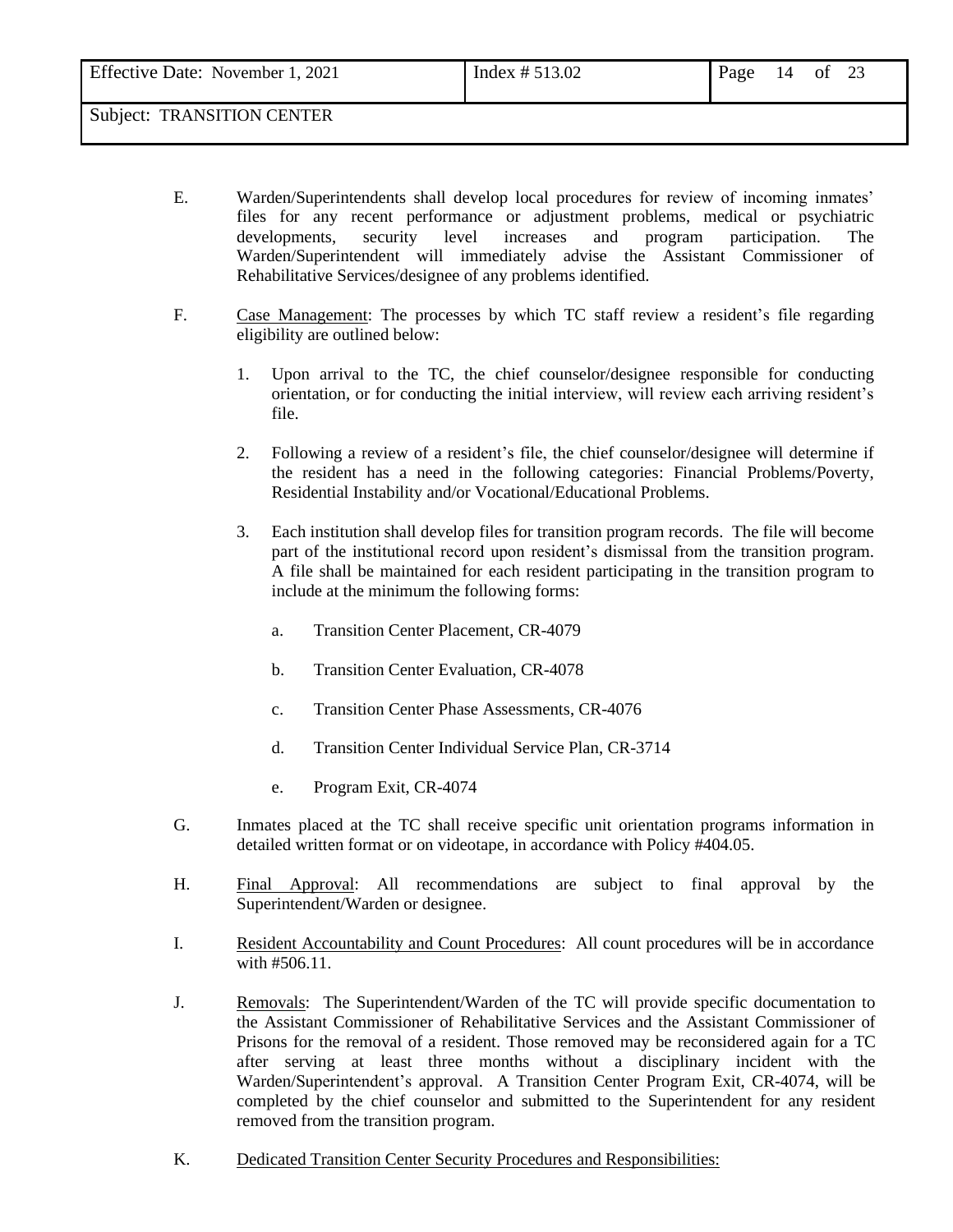- 1. Security Procedures: The Superintendent shall maintain local policies that staff shall be required to review. The policy shall include but not be limited to the following procedures:
	- a. Count Procedures
	- b. Enforcement of rules
	- c. Maintaining logbooks
	- d. Residents' check in/out
	- e. Post orders for all posts
	- f. Dress of residents
	- g. Control and Storage of Weapons and Security Equipment
- 2. Coverage of Security Responsibilities: Security shifts must be scheduled to ensure the presence of correctional staff in the facility 24 hours per day. Officers on duty must be primarily responsible for security supervision, order, and accountability of residents.
- 3. Reporting Security Breaches: Any possible breaches of security, regardless of how minor, shall be reported at once to the shift commander in accordance with Policy #103.02.
- 4. Resident Conduct: Residents in the TC shall comply with all applicable federal, state and local laws as well as the policies, rules, regulations, and procedures of the TDOC and the TC. All residents shall conduct themselves in a manner that will enhance community approval and support, as well as contribute to the building of a positive relationship among residents. Transition Center Resident Interaction, CR-4077, should be utilized to help residents recognize both positive and negative behaviors. Interaction forms should not be used in the place of sanctions/disciplinary. Interaction forms should be used as a tool to effect and influence positive behaviors and as supporting documentation for the evaluation process.
- 5. Resident Identification: Residents shall carry a TDOC issued identification card and on their person at all times in accordance with Policy #506.13.
	- a. If residents lose or destroy identification cards, receive a legal name change, or alter their facial features, they will be required to update their identification cards. Fees shall be assessed in accordance with Policy #506.13.
	- b. When residents are released from custody, they shall have their birth certificate, social security card, (See Policy #511.08) and Department of Safety Driver's License or Identification card.
- 6. Daily Log: A bound logbook shall be maintained in the control room so that each shift can record a brief summary of events occurring during its duty hours.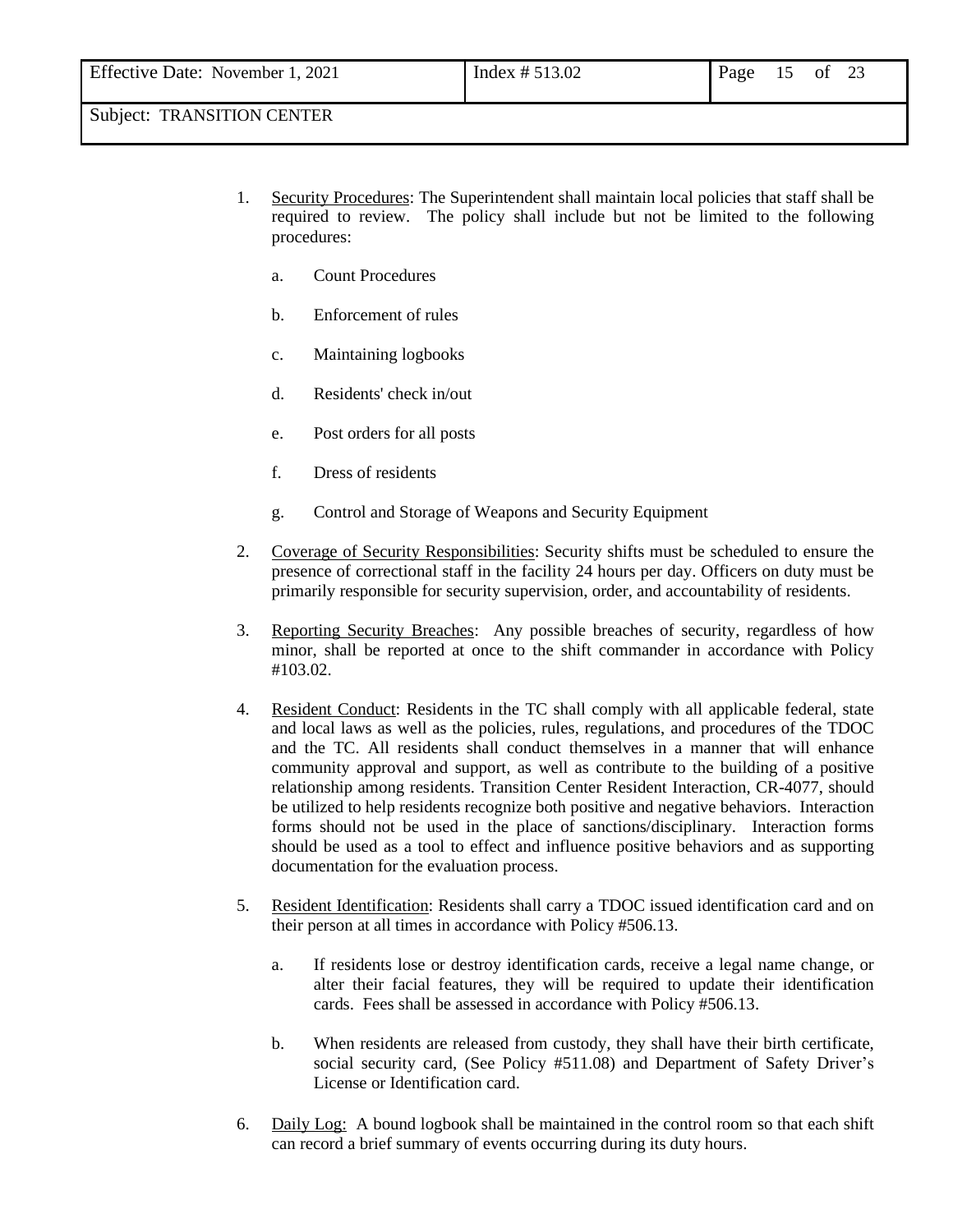- a. The log shall be used for shift personnel to indicate any irregularities or significant events occurring on a shift.
- b. The shift commander shall review and initial all log entries by the end of each shift. All completed logbooks shall be kept on file for later reference.
- 7. Visitation: Resident visitation will be in accordance with Policy #507.01.
- 8. Searches & Security Inspections: Periodic, unscheduled searches of residents, their rooms, personal effects, and the entire facility shall be conducted under the direction of the Superintendent in accordance with Policy #506.06.
- 9. Retention Schedule: All documents completed during an escape and after a capture become part of the residents' file and scanned into FileNet, excluding those documents that shall be placed in the resident's institutional file (IIR) per Policy #512.01
- L. Dedicated transition centers shall develop and follow emergency operations plans in accordance with Policy #506.20. Transition Centers at existing prisons shall follow the prison's emergency operation plan.
- M. At transition centers that operate as a part of an existing institution, the facility Warden shall be responsible for all activities and functions.
- VII. ACA STANDARDS: 4-ACRS-2A-02, 4-ACRS-2A-11, 4-ACRS-2A-12, 4-ACRS-5A-17, 4-ACRS-2B-03, 4-ACRS-1C-02, 4-ACRS-1C-04, 4-ACRS-2C-02, 4-ACRS-2C-03, 4-ACRS-2C-04, 4-ACRS-2C-06, 4-ACRS-3A-01, 4-ACRS-3A-03, 4-ACRS-7D-08, and 4-4444.
- VIII. EXPIRATION DATE: November 1, 2024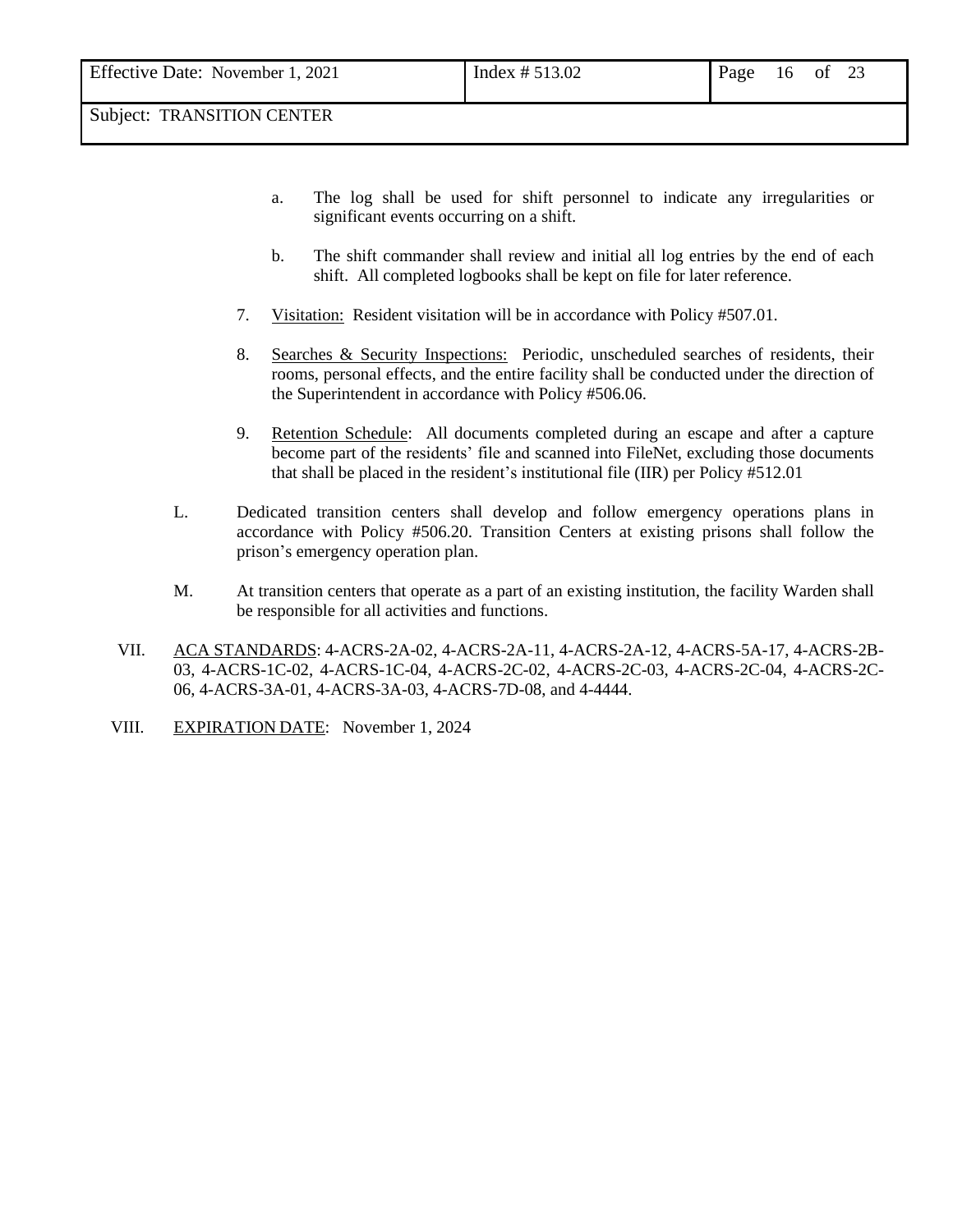

### TENNESSEE DEPARTMENT OF CORRECTION

#### **TRANSITION CENTER INDIVIDUAL SERVICE PLAN**

|                          | <b>INSTITUTION</b>                                                               |                                                                                                                                          |
|--------------------------|----------------------------------------------------------------------------------|------------------------------------------------------------------------------------------------------------------------------------------|
| <b>PARTICIPANT NAME:</b> | <u> 1989 - Johann Stein, mars an deus Amerikaansk kommunister (</u>              | <b>TDOC ID:</b><br><u> 1980 - Jan Samuel Barbara, prima populație de la proprietat de la proprietat de la proprietat de la proprieta</u> |
| <b>STRENGTHS:</b>        |                                                                                  |                                                                                                                                          |
| <b>NEEDS:</b>            |                                                                                  |                                                                                                                                          |
| <b>ABILITIES:</b>        |                                                                                  |                                                                                                                                          |
| <b>PREFERENCES:</b>      |                                                                                  |                                                                                                                                          |
|                          |                                                                                  |                                                                                                                                          |
|                          |                                                                                  |                                                                                                                                          |
| GOAL:                    | ,我们也不会有什么。""我们的人,我们也不会有什么?""我们的人,我们也不会有什么?""我们的人,我们也不会有什么?""我们的人,我们也不会有什么?""我们的人 |                                                                                                                                          |
|                          |                                                                                  |                                                                                                                                          |

**DISCHARGE CRITERIA**

| PHASE# | OBJ# | <b>OBJECTIVE (OBJ)</b> | <b>PERSON</b><br>RESPONSIBLE<br><b>FOR</b><br><b>PROVIDING</b><br><b>SERVICE</b> | <b>DATE</b><br><b>DUE</b> | <b>REVISED</b><br><b>DATE</b> | <b>DATE</b><br><b>COMPLETE</b> | <b>OFFENDER</b><br><b>INITIALS</b> |
|--------|------|------------------------|----------------------------------------------------------------------------------|---------------------------|-------------------------------|--------------------------------|------------------------------------|
|        |      |                        |                                                                                  |                           |                               |                                |                                    |
|        |      |                        |                                                                                  |                           |                               |                                |                                    |
|        |      |                        |                                                                                  |                           |                               |                                |                                    |
|        |      |                        |                                                                                  |                           |                               |                                |                                    |
|        |      |                        |                                                                                  |                           |                               |                                |                                    |
|        |      |                        |                                                                                  |                           |                               |                                |                                    |
|        |      |                        |                                                                                  |                           |                               |                                |                                    |
|        |      |                        |                                                                                  |                           |                               |                                |                                    |
|        |      |                        |                                                                                  |                           |                               |                                |                                    |
|        |      |                        |                                                                                  |                           |                               |                                |                                    |
|        |      |                        |                                                                                  |                           |                               |                                |                                    |
|        |      |                        |                                                                                  |                           |                               |                                |                                    |
|        |      |                        |                                                                                  |                           |                               |                                |                                    |
|        |      |                        |                                                                                  |                           |                               |                                |                                    |
|        |      |                        |                                                                                  |                           |                               |                                |                                    |
|        |      |                        |                                                                                  |                           |                               |                                |                                    |
|        |      |                        |                                                                                  |                           |                               |                                |                                    |
|        |      |                        |                                                                                  |                           |                               |                                |                                    |
|        |      |                        |                                                                                  |                           |                               |                                |                                    |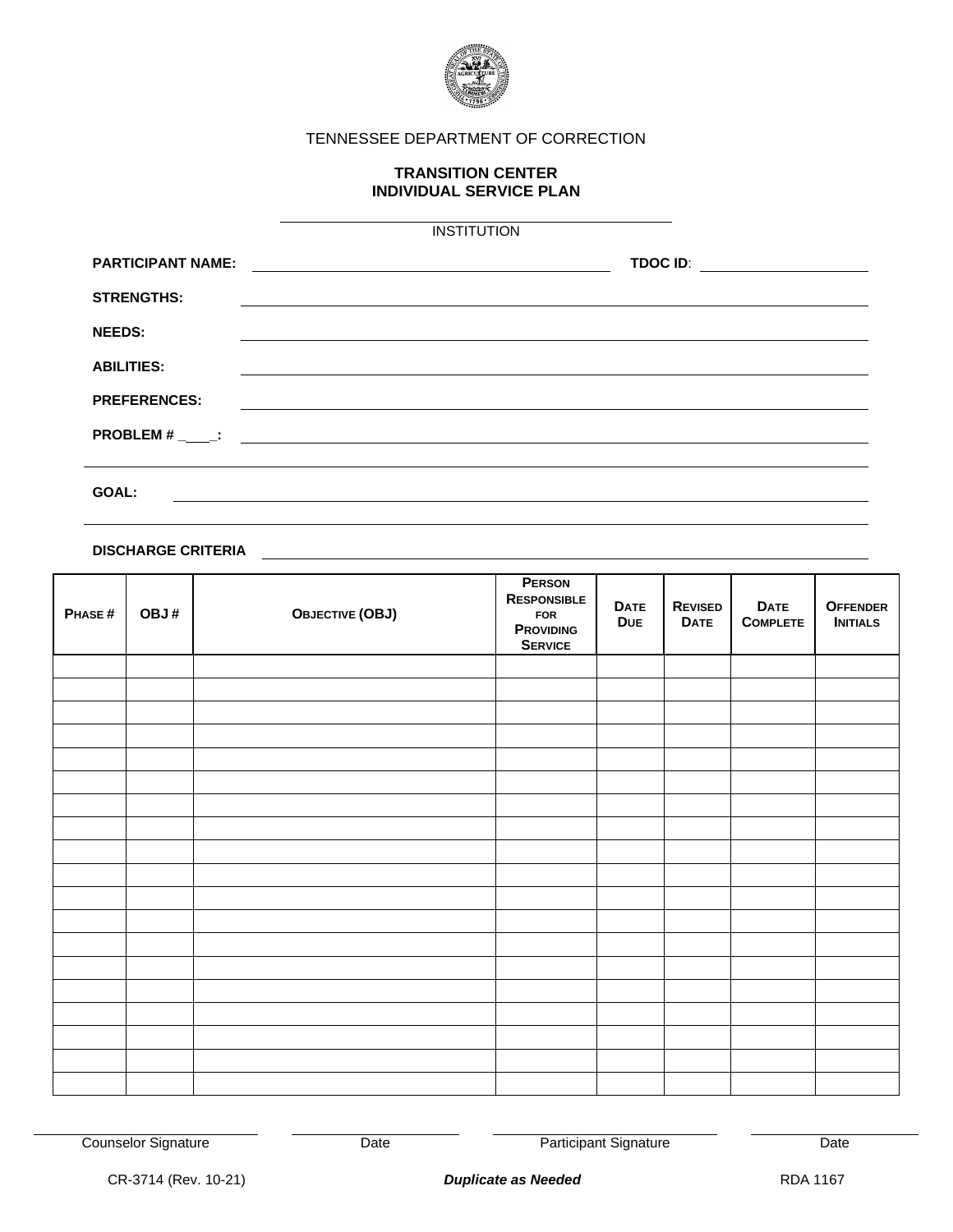

## **TENNESSEE DEPARTMENT OF CORRECTION SUBSTANCE USE TREATMENT INFORMED CONSENT FOR TREATMENT SERVICES**

INSTITUTION / DRC

Dear Participant:

Welcome to the Tennessee Department of Correction (TDOC) Substance Use Treatment Program. We are looking forward to working with you. The following statement will help clarify your responsibility in regard to the development of your program expectations:

I have been fully informed of my rights as a client of this facility, the extent and limits of confidentiality in treatment and the goals associated with this program. With that knowledge, I request and consent to receive treatment.

#### **INFORMED CONSENT**

You have been provided with specific, complete, and accurate information about:

- 1) The benefits and methods of treatment
- 2) Options to proposed treatment
- 3) Consequences of not receiving the proposed treatment
- 4) The initial treatment plan
- 5) The client rights, confidentiality, and grievance procedure

The informed consent is effective until treatment is terminated.

In signing this form, I understand my rights and responsibilities as a participant in this program.

| Participant Name/TDOC ID                                                  | Participant Signature                                                           | Date |
|---------------------------------------------------------------------------|---------------------------------------------------------------------------------|------|
| <b>Counselor Name</b>                                                     | <b>Counselor Signature</b>                                                      | Date |
| Addiction Treatment Program Director/DRC<br><b>Clinical Director Name</b> | Addiction Treatment Program Director/<br><b>DRC Clinical Director Signature</b> | Date |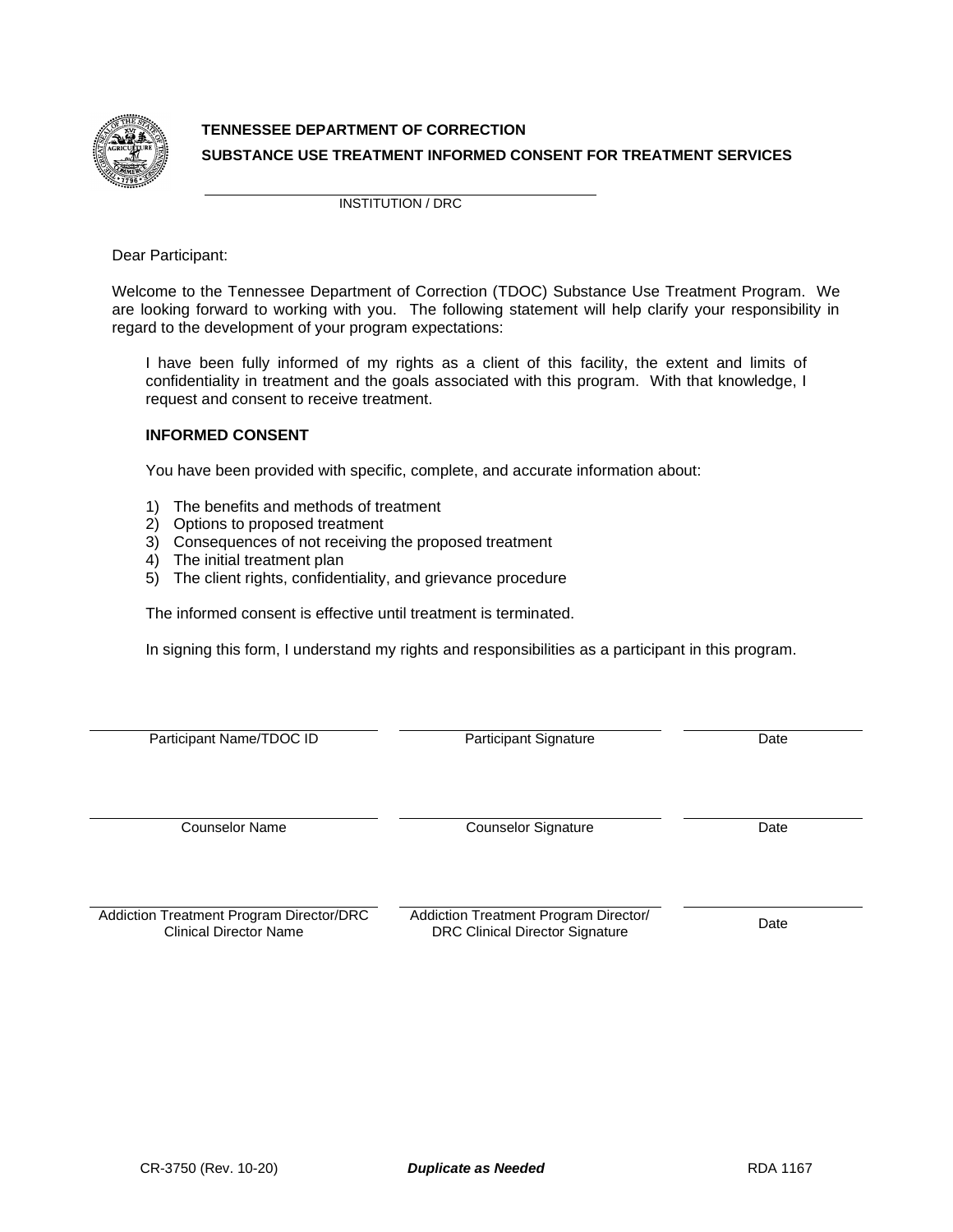

#### **TENNESSEE DEPARTMENT OF CORRECTION SUBSTANCE USE TREATMENT CONFIDENTIALITY NOTICE AND WAIVER**

INSTITUTION/DRC

|                                 |         | hereby consent to communication |
|---------------------------------|---------|---------------------------------|
| Participant Name (Please Print) | TDOC ID |                                 |

between the Tennessee Department of Correction (TDOC) Addictions Treatment Staff and other facility staff (including Institutional Parole Officers) as needed to complete their job.

The purpose of and need for this disclosure is to inform criminal justice agencies of my attendance and progress in substance use disorder treatment. The extent of information to be disclosed is my assessment, information about my attendance and participation or lack of attendance/participation in treatment sessions, my cooperation with and participation in the treatment program, prognosis, recommendations by the staff, participation in Continuing Care, and compliance with my Re-Entry Plan.

I understand that this consent will remain in effect for 12 months from the date signed unless:

- a. It is earlier revoked by me. (I understand that revoking this waiver before the completion of treatment will prevent the TDOC from informing other facility staff, including Institutional Parole Officers, of necessary information to complete their job. By revoking this waiver, my treatment will end and I will receive the associated consequences of an unsuccessful termination.)
- b. There has been a formal and effective termination or revocation of my sentence, release from confinement, probation, parole, or other completed legal proceeding which removes me from facility control.

I also understand that any disclosure made is bound by Part 2 of title 42 of the Code of Federal Regulations governing confidentiality of alcohol and drug abuse patient records, and that recipients of this information may re-disclose it only in connection with their official duties.

Participant Signature TDOC ID Date of Birth

Addiction Treatment Program Director / DRC Clinical Director Signature Date Date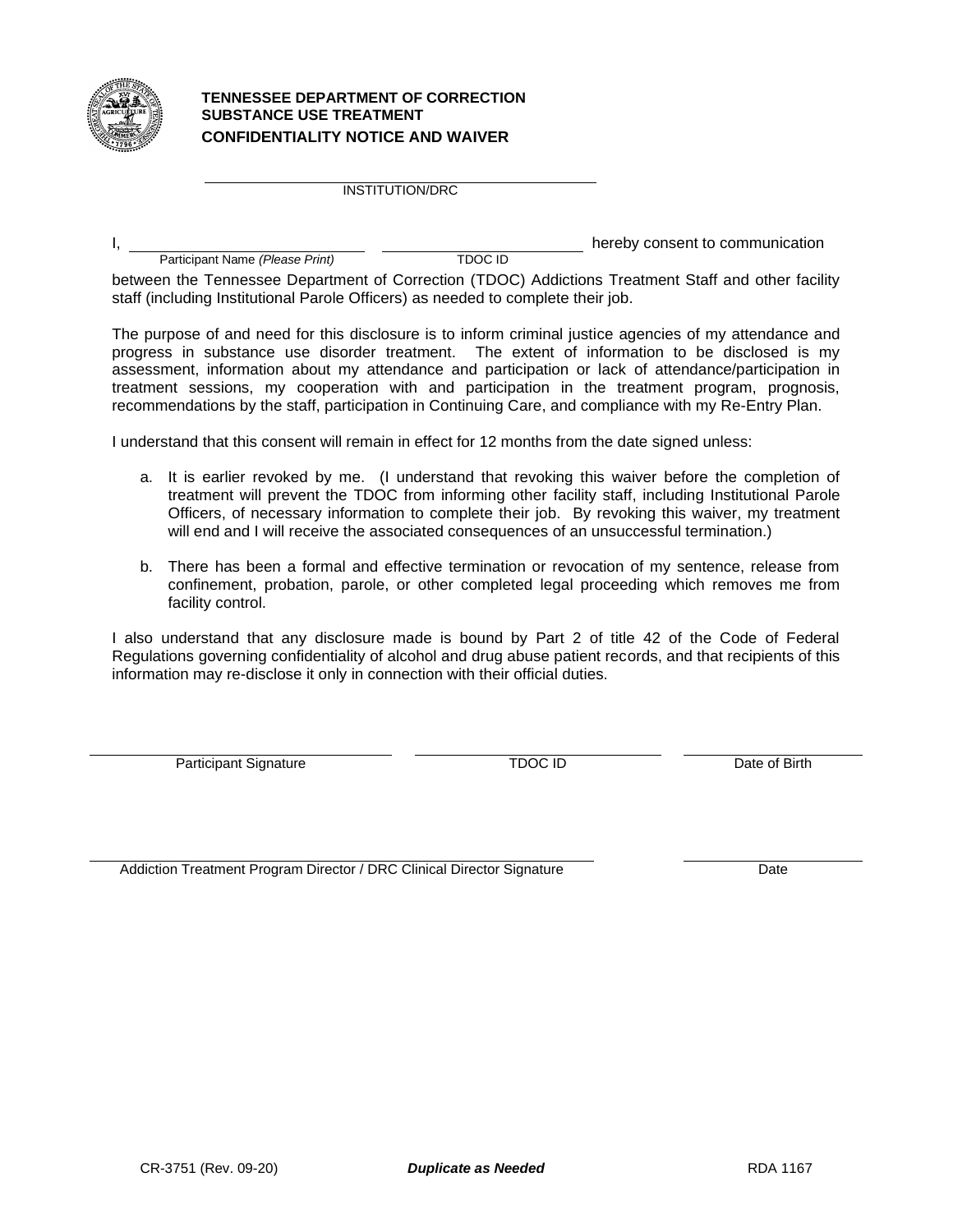

#### **TENNESSEE DEPARTMENT OF CORRECTION SUBSTANCE USE TREATMENT PROGRAM PARTICIPANT RIGHTS PARTICIPANT RIGHTS AND LIMITS OF CONFIDENTIALITY ACKNOWLEDGEMENT**

INSTITUTION/DRC

As a participant in our program, you have the right to the following:

- 1. Be informed of your rights verbally and in writing.
- 2. Give informed consent acknowledging your permission for us to provide treatment.
- 3. Be provided a safe environment, free from physical, sexual, and emotional abuse.
- 4. Receive complete and accurate information about your treatment plan, goals, methods, potential risks and benefits, and progress.
- 5. Receive information about the professional capabilities and limitations of any clinician(s) involved in your treatment.
- 6. Be free from audio video recording without informed consent.
- 7. Have the confidentiality of your treatment and treatment records protected. Information regarding your treatment will not be disclosed to any person or agency without your written permission except under circumstances where the law required such information to be disclosed. You have the right to know the limits of confidentiality and the situations in which your therapist/agency is legally required to disclose information.
- 8. Have access to information in your treatment records:
	- a. With the approval and under the supervision of the addiction treatment program director / clinic director.
	- b. To have information forwarded to a new therapist following your treatment at this facility.
	- c. To challenge the accuracy, completeness, timeliness, and/or relevance of information in your record, and the right to have factual errors corrected and alternative interpretations added.
- 9. File a grievance if your rights have been denied or limited. You can initiate a complaint in writing to the grievance chairperson. You have the right to receive information about the grievance procedure in writing.

#### **PARTICIPANT CONFIDENTIALITY**

The Tennessee Department of Correction (TDOC) has a commitment to keep information you provide and your clinical record confidential. Beyond our commitment to Ethical Standards, federal as well as state law requires it. You can give permission to our program counselors in writing if you wish your information to be shared with specific persons outside our agency. There are exceptions when we can/must release information without your written permission. You clinical information will be released without your written consent if: (1) it is necessary to protect you or someone else from imminent physical harm; (2) we receive valid court order that mandates we release your information; or (3) you are reporting abuse of children, the elderly, or persons with disabilities.

This is to acknowledge that I have read, understood, and agreed with the above information.

Participant Signature **TDOC ID** Date

This acknowledges that I have reviewed and answered questions about the client's rights and confidentiality as well as our services.

Addiction Treatment Counselor **Date Addiction Counselor** Counselor

Addiction Treatment Program Director/DRC Clinical Director Signature Date Date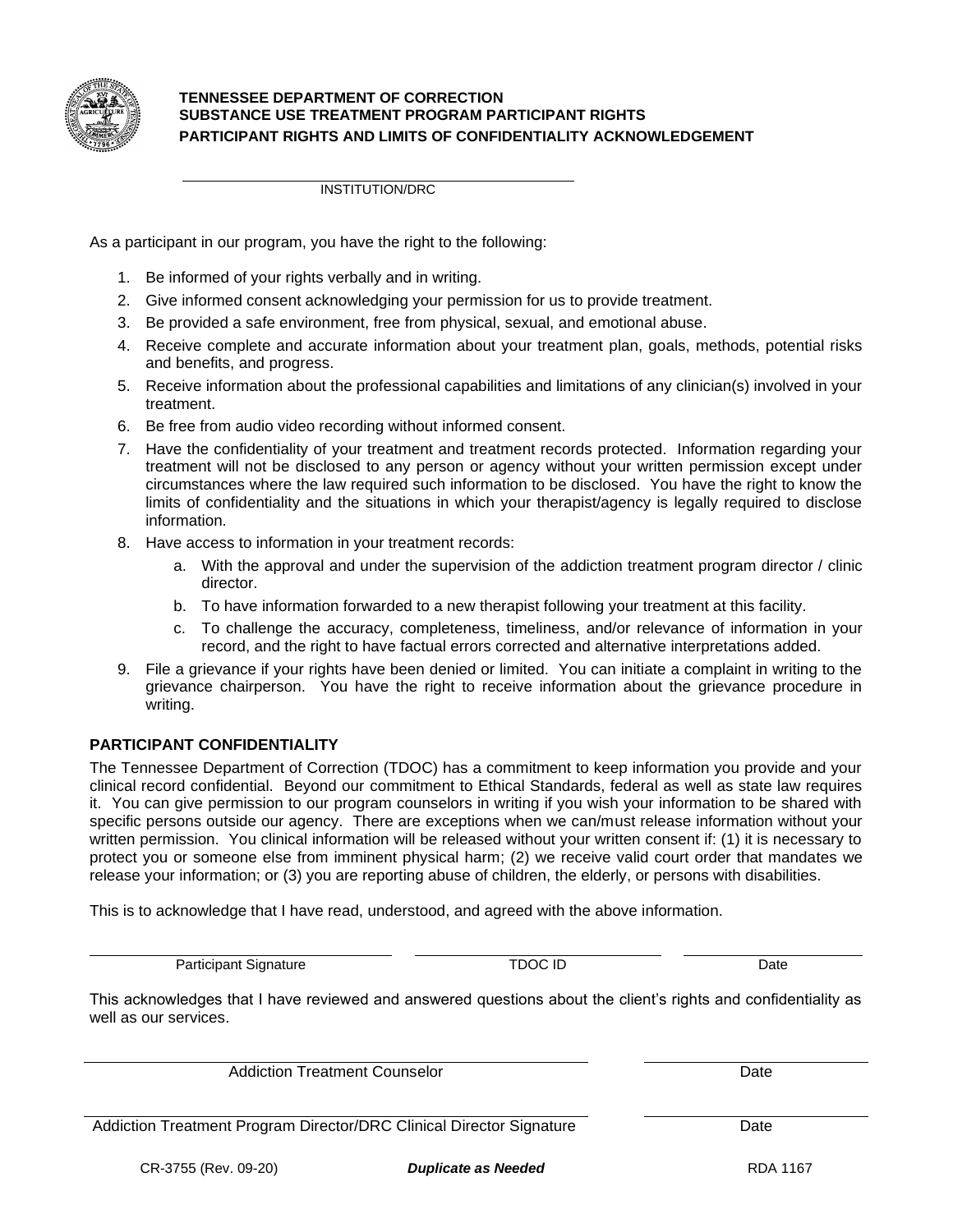

# TENNESSEE DEPARTMENT OF CORRECTION **TRANSITION CENTER PROGRAM EXIT**

|                                                                                                                                |                        |    | <b>INSTITUTION/FACILITY ASSIGNED</b>                                                                                                                                                                                           |            |    |  |
|--------------------------------------------------------------------------------------------------------------------------------|------------------------|----|--------------------------------------------------------------------------------------------------------------------------------------------------------------------------------------------------------------------------------|------------|----|--|
| Name:<br><u> 1989 - Johann Harry Harry Harry Harry Harry Harry Harry Harry Harry Harry Harry Harry Harry Harry Harry Harry</u> |                        |    | TDOC ID:                                                                                                                                                                                                                       |            |    |  |
|                                                                                                                                |                        |    |                                                                                                                                                                                                                                |            |    |  |
| DOB:                                                                                                                           | Race: ___________      |    |                                                                                                                                                                                                                                |            |    |  |
| Released from Custody                                                                                                          |                        |    | Determinate Release/Probation<br>Parole                                                                                                                                                                                        |            |    |  |
| Disciplinary<br>Dismissal                                                                                                      | Failure to<br>Progress |    | Other contracts and the contracts of the contracts of the contracts of the contracts of the contracts of the contracts of the contracts of the contracts of the contracts of the contracts of the contracts of the contracts o |            |    |  |
|                                                                                                                                |                        |    | Complete the following, if the resident is exiting program resulting from probation, parole and/or release from custody:                                                                                                       |            |    |  |
| Re-entry Services Provided:                                                                                                    |                        |    |                                                                                                                                                                                                                                |            |    |  |
| <b>Employability Documents</b>                                                                                                 | Yes $\Box$             | No | Housing                                                                                                                                                                                                                        | Yes $\Box$ | No |  |
| <b>Substance Abuse Treatment</b>                                                                                               | Yes $\Box$             | No | Clothing                                                                                                                                                                                                                       | Yes $\Box$ | No |  |
| Transportation                                                                                                                 | Yes $\Box$             | No | <b>Strong Positive Social Supports</b>                                                                                                                                                                                         | Yes $\Box$ | No |  |
| Driver's License/State ID                                                                                                      | Yes $\Box$             | No | <b>Birth Certificate</b>                                                                                                                                                                                                       | Yes $\Box$ | No |  |
| <b>Additional Comments:</b>                                                                                                    |                        |    |                                                                                                                                                                                                                                |            |    |  |
|                                                                                                                                |                        |    |                                                                                                                                                                                                                                |            |    |  |
|                                                                                                                                |                        |    |                                                                                                                                                                                                                                |            |    |  |
|                                                                                                                                |                        |    |                                                                                                                                                                                                                                |            |    |  |
| Signatures:                                                                                                                    |                        |    |                                                                                                                                                                                                                                |            |    |  |
| Chief Counselor:                                                                                                               |                        |    |                                                                                                                                                                                                                                | Date:      |    |  |
| Deputy Superintendent:                                                                                                         |                        |    |                                                                                                                                                                                                                                | Date:      |    |  |
| Superintendent:                                                                                                                |                        |    |                                                                                                                                                                                                                                | Date:      |    |  |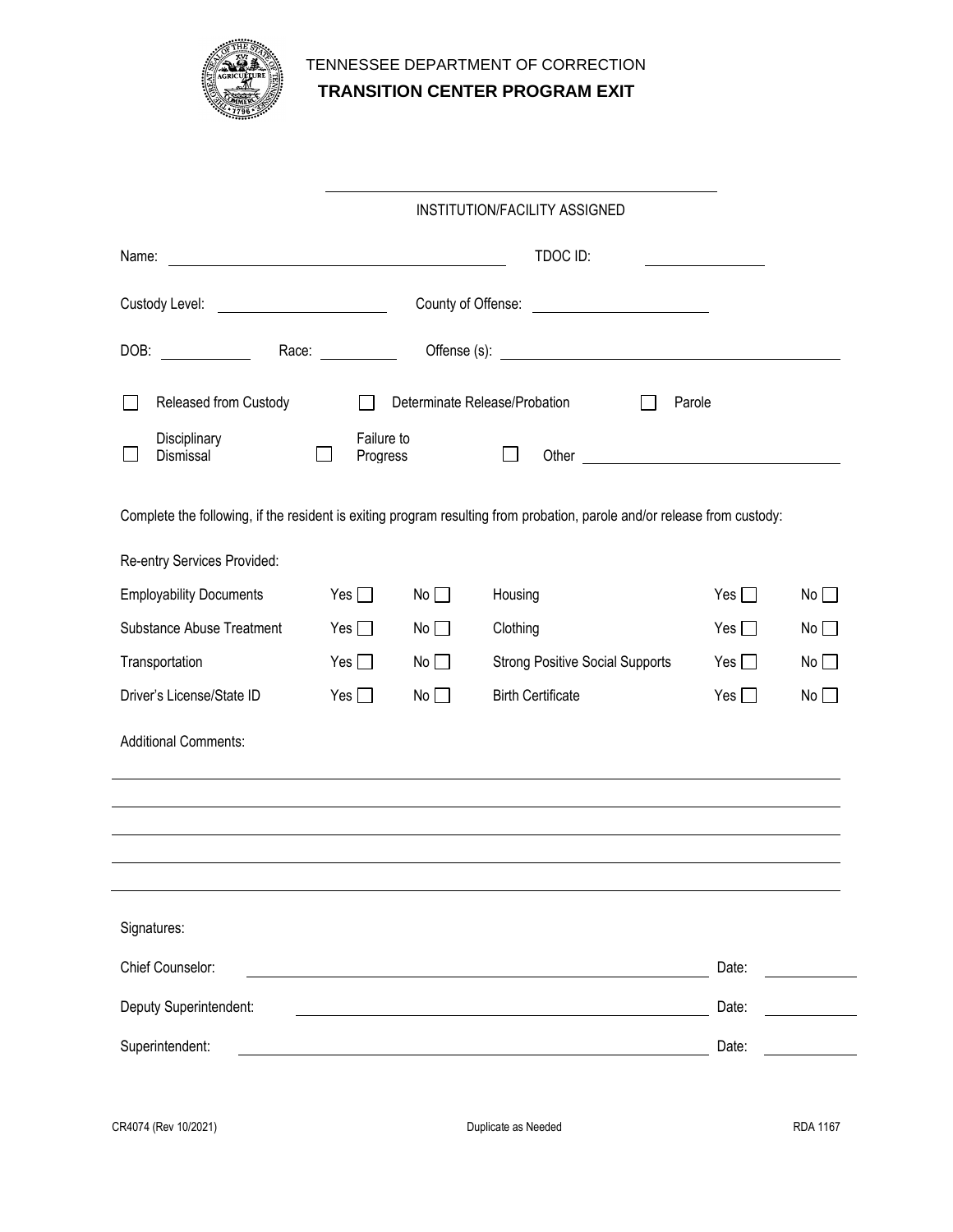

# **TENNESSEE DEPARTMENT OF CORRECTION SUBSTANCE USE TREATMENT PROGRAM PARTICIPANT AGREEMENT**

INSTITUTION/DRC

Participant Name: TDOC ID

*Please Print*

CARDINAL RULES

- No Drugs or Alcohol
- Must Actively Participate in Program Activities as outlined in Policy 505.07
- No Disrespect to Staff or Participants as outlined in Policy 513.07.0 and 513.07.2
- No Violence or Threats of Violence
- No Violating Confidentiality
- No Acting Out Sexually as outlined in Policy 502.05
- No possession of any type of weapon(s)
- No Violations Considered a Class A Offense (institutions only)
- No Violations against state or federal laws

I have read and understand the seven Cardinal Rules of the Program. I agree to abide by these rules and understand that if I violate any Cardinal Rule, I am subject to termination and removal from the program.

I also understand there are other rules I must learn to live by. I further agree to learn these additional rules and work toward learning how to live by them. If I consistently break other rules, this can also result in my termination from the program for Refusal to Participate.

Further, I understand that I must actively participate in the program, put forth the effort necessary to meet program objectives, and make significant progress toward reaching my stated treatment goals. If I do not, I am subject to termination and removal from the program.

Check "√" applicable program modality:

◯ Therapeutic Community  $\Box$  Therapeutic Community  $\Box$  Outpatient Group Therapy  $\Box$  Therapy Family Reunification  $\overline{\Box}$  Intensive Outpatient Group Therapy

I *ACCEPT* placement into this program.

Participant Signature Date

I *DECLINE* placement into this program; and, I understand that by declining placement, my name will be removed from the Substance Use Treatment Programming register, and I will not be eligible for any further Substance Use Treatment Programs until I notify my case manager that I want to be placed back on the registry.

Participant Signature Date

Staff Witness Signature Date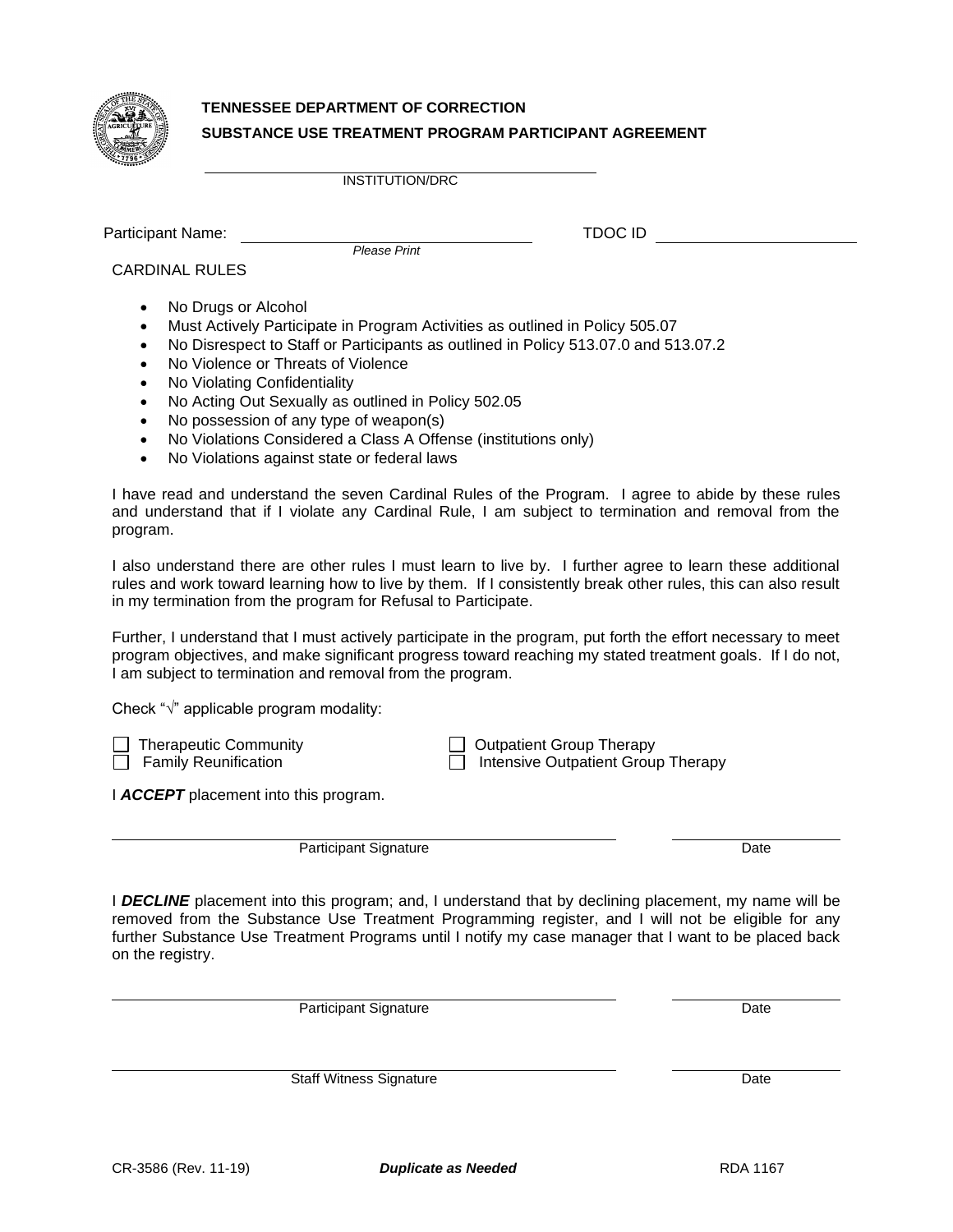| Resident Name:                                                                             |                                                                      | TDOC ID: |
|--------------------------------------------------------------------------------------------|----------------------------------------------------------------------|----------|
| Custody Level:<br><u> 1980 - Jan Samuel Barbara, político e a f</u>                        |                                                                      |          |
| <b>Current Phase:</b><br><u> 1989 - Andrea Station Books, amerikansk politik (d. 1989)</u> | Proposed Phase:<br><u> 1980 - Jan Samuel Barbara, político e a f</u> |          |
| Assigned Counselor:                                                                        |                                                                      | Date:    |
| Chief Counselor:                                                                           |                                                                      | Date:    |

The following evaluation may be used to develop goals, objectives, strategies and action plans during your transition from prison to community and aide in your successful reintegration process.

This evaluation is divided into five (5) sections:

- 
- Independent Living Community Participation
- 
- Employment Recreation and Leisure Post-Secondary Education & Life Long Learning

Upon completion you will be given a Transition Road Map to outline your plan of action, phase progression, job retention and successful reentry.

#### **Select One:**

- 1 Not Started
- 2 In Progress
- 3 Addressed and Completed

#### **Independent Living Goal - All Phases**

|  | 2 | 3 | Develop personal care skills, including hygiene, health, private and public behavior. |
|--|---|---|---------------------------------------------------------------------------------------|
|  | 2 | 3 | Develop acceptable intimate/sexual behavior.                                          |
|  | 2 | 3 | Develop housekeeping and cooking skills.                                              |
|  | 2 | 3 | Develop budgeting skills.                                                             |
|  | 2 | 3 | Identify who to call and what to do in emergencies.                                   |
|  | 2 | 3 | Participate in independent living training program. (Life Skills Program)             |
|  | 2 | 3 | Identify person(s) or services to assist in locating a place to live.                 |
|  | 2 | 3 | Apply for government case management services, if applicable. (SSI, etc.)             |
|  | 2 | 3 | Identify neighborhood services and supports.                                          |
|  | 2 | 3 | Identify resources and support for child care, if necessary.                          |
|  |   |   |                                                                                       |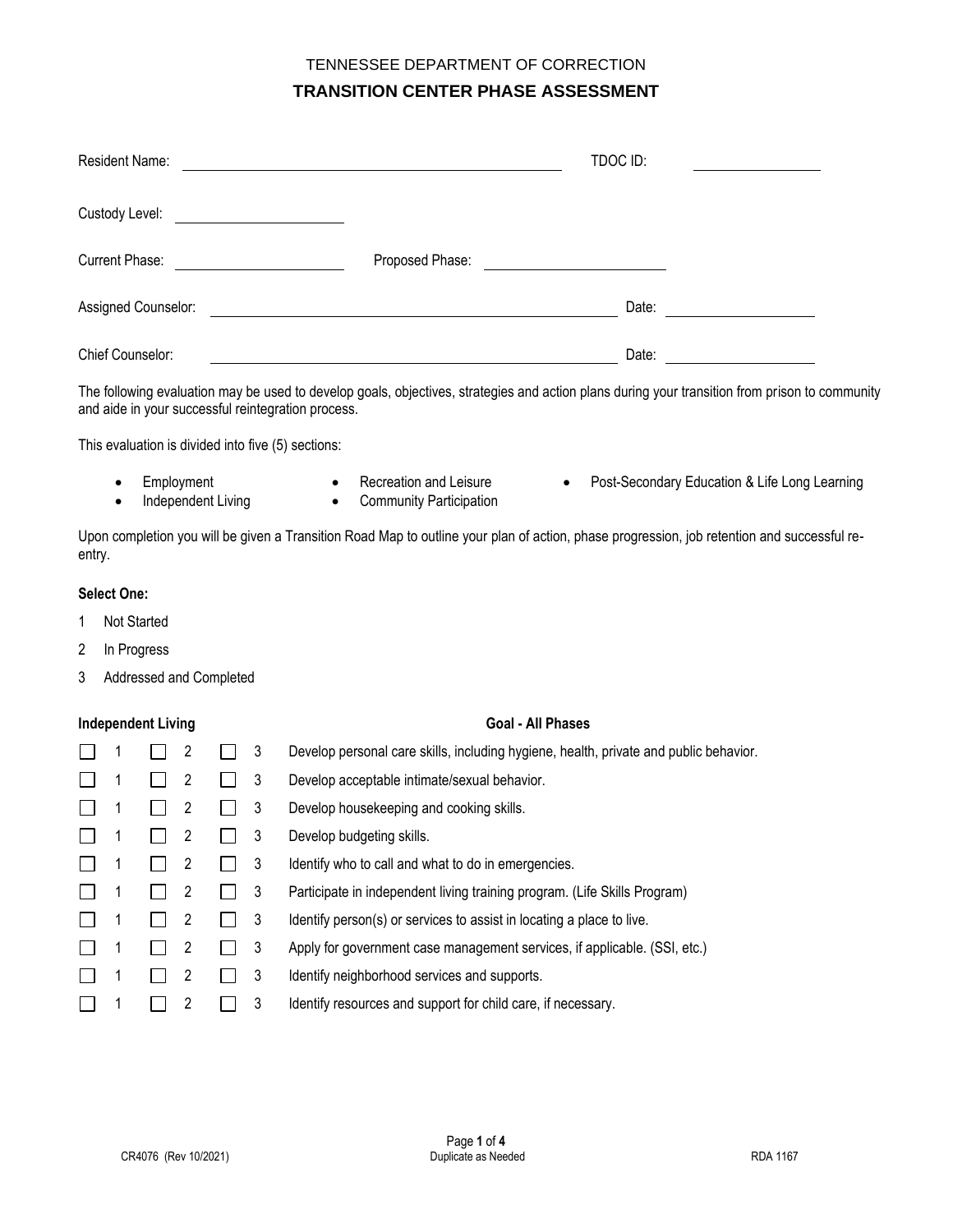| <b>Resident Name:</b>  |  |  |                |  |   | TDOC ID:                                                        |  |  |  |  |
|------------------------|--|--|----------------|--|---|-----------------------------------------------------------------|--|--|--|--|
| Recreation and Leisure |  |  |                |  |   | Goal - All Phases                                               |  |  |  |  |
|                        |  |  | 2              |  | 3 | Develop an array of specific recreation and leisure skills.     |  |  |  |  |
|                        |  |  | 2              |  | 3 | Develop spectator or audience skills.                           |  |  |  |  |
|                        |  |  | 2              |  | 3 | Identify acceptable dress behavior for a variety of situations. |  |  |  |  |
|                        |  |  | 2              |  | 3 | Identify transportation options.                                |  |  |  |  |
|                        |  |  | 2              |  | 3 | Arrange social activities.                                      |  |  |  |  |
|                        |  |  | 2              |  | 3 | Establish exercise routines.                                    |  |  |  |  |
|                        |  |  | 2              |  | 3 | Identify local health clubs for possible membership.            |  |  |  |  |
|                        |  |  | $\overline{2}$ |  | 3 | Identify possible social supports through family and community. |  |  |  |  |
|                        |  |  | 2              |  | 3 | Identify activities through community education classes.        |  |  |  |  |
|                        |  |  | $\overline{c}$ |  | 3 | Other:                                                          |  |  |  |  |

#### **Phase Assessment**

|   | Post-Secondary and Life Long Learning |   |   | Goal - Phase II                                                |
|---|---------------------------------------|---|---|----------------------------------------------------------------|
|   |                                       | 2 | 3 | Identify personal learning styles.                             |
|   |                                       | 2 | 3 | Become aware of career interests and options.                  |
|   |                                       | 2 | 3 | Become aware of post-secondary enrollment options.             |
|   |                                       | 2 | 3 | Visit post-secondary institutions.                             |
|   |                                       | 2 | 3 | Register and take college entrance exams.                      |
| 1 |                                       | 2 | 3 | Develop a resume and request letter of recommendation.         |
| 1 |                                       | 2 | 3 | Identify and apply to post-secondary education sites.          |
| 1 |                                       | 2 | 3 | Identify and check eligibility requirements for adult support. |
|   |                                       | 2 | 3 | Apply for financial aid, scholarships, etc.                    |
| 1 |                                       | 2 | 3 | Arrange for transportation and housing if necessary.           |
|   |                                       | 2 | 3 | Other:                                                         |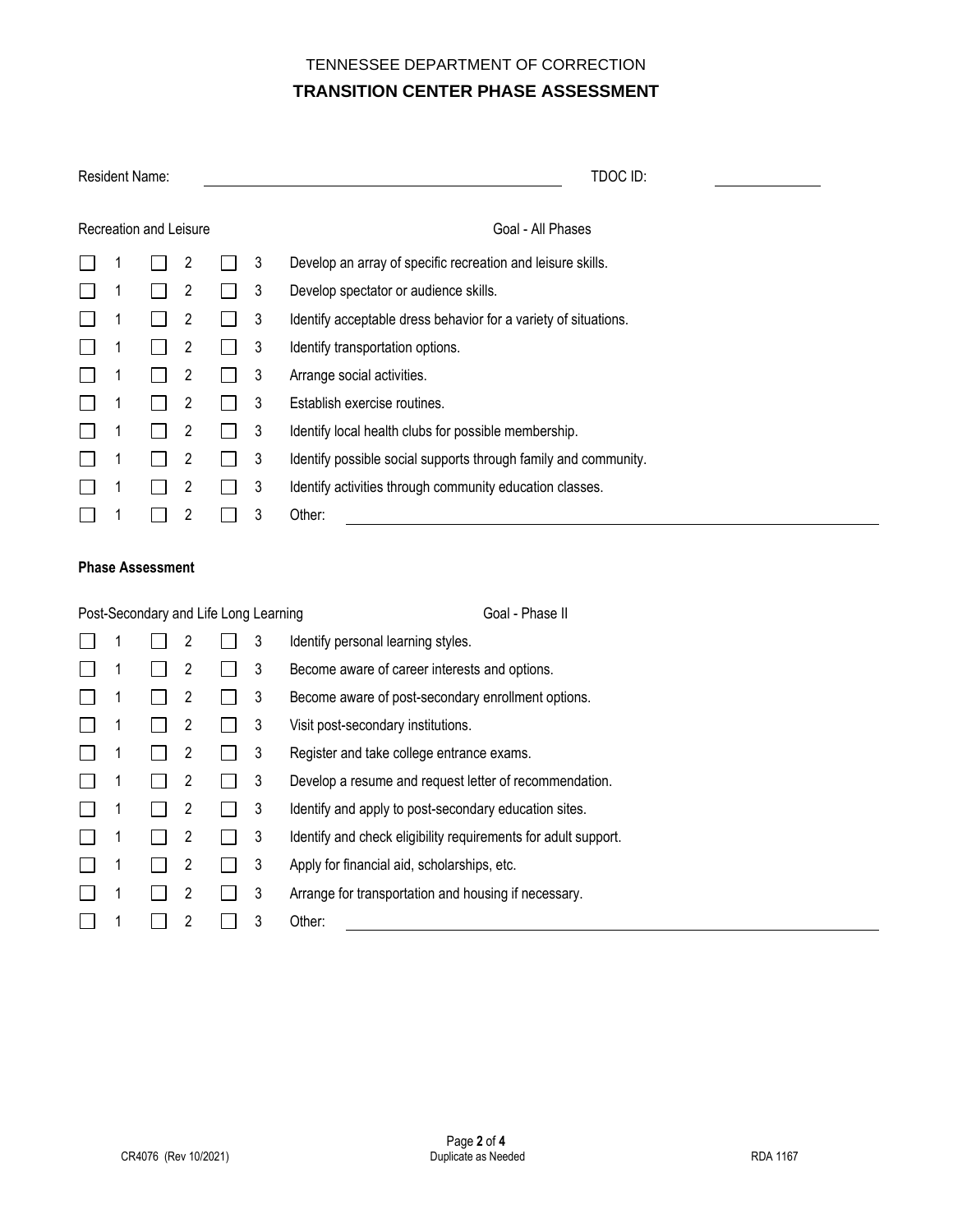| Resident Name:                      |                                |   |  |   | TDOC ID:                                                                                                                         |  |  |  |  |
|-------------------------------------|--------------------------------|---|--|---|----------------------------------------------------------------------------------------------------------------------------------|--|--|--|--|
| <b>Phase Assessment (Continued)</b> |                                |   |  |   |                                                                                                                                  |  |  |  |  |
|                                     | <b>Community Participation</b> |   |  |   | Goal - Phases II & III                                                                                                           |  |  |  |  |
|                                     |                                | 2 |  | 3 | Become aware of community interests and options.                                                                                 |  |  |  |  |
|                                     |                                | 2 |  | 3 | Develop shopping skills.                                                                                                         |  |  |  |  |
|                                     |                                | 2 |  | 3 | Learn to order and dine in restaurants.                                                                                          |  |  |  |  |
|                                     |                                | 2 |  | 3 | Develop skills to ensure personal safety.                                                                                        |  |  |  |  |
|                                     |                                | 2 |  | 3 | Assess vulnerability status.                                                                                                     |  |  |  |  |
|                                     |                                | 2 |  | 3 | Learn to use public transportation.                                                                                              |  |  |  |  |
|                                     |                                | 2 |  | 3 | Obtain driver's license.                                                                                                         |  |  |  |  |
|                                     |                                | 2 |  | 3 | Obtain state identification card.                                                                                                |  |  |  |  |
|                                     |                                | 2 |  | 3 | Open and learn to use a bank account.                                                                                            |  |  |  |  |
|                                     |                                | 2 |  | 3 | Learn to schedule appointments.                                                                                                  |  |  |  |  |
|                                     |                                | 2 |  | 3 | Become aware of rights regarding physical accessibility.                                                                         |  |  |  |  |
|                                     |                                | 2 |  | 3 | Identify and check eligibility requirements for adult support.                                                                   |  |  |  |  |
|                                     |                                | 2 |  | 3 | Register to vote and learn to vote at local precinct.                                                                            |  |  |  |  |
|                                     |                                | 2 |  | 3 | Explore guardianship issues.                                                                                                     |  |  |  |  |
|                                     |                                | 2 |  | 3 | Other:                                                                                                                           |  |  |  |  |
|                                     |                                | 2 |  | 3 | Other:                                                                                                                           |  |  |  |  |
| Employment                          |                                |   |  |   | $Goal - II & III$                                                                                                                |  |  |  |  |
|                                     |                                | 2 |  | 3 | Visit possible employment sites and shadow employees.                                                                            |  |  |  |  |
|                                     |                                | 2 |  | 3 | Become aware of community opportunities and interests.                                                                           |  |  |  |  |
|                                     |                                | 2 |  | 3 | Receive vocational training within the community.                                                                                |  |  |  |  |
|                                     |                                | 2 |  | 3 | Develop interpersonal skills necessary to maintain employment.                                                                   |  |  |  |  |
|                                     |                                | 2 |  | 3 | Identify people and agencies, which can assist in a job search.                                                                  |  |  |  |  |
|                                     |                                | 2 |  | 3 | Identify and check eligibility requirements for other job supports.                                                              |  |  |  |  |
|                                     |                                | 2 |  | 3 | Identify and arrange for transportation to and from work.                                                                        |  |  |  |  |
|                                     |                                | 2 |  | 3 | Other:<br><u> 1989 - Johann Stoff, deutscher Stoffen und der Stoffen und der Stoffen und der Stoffen und der Stoffen und der</u> |  |  |  |  |
|                                     |                                | 2 |  | 3 | Other:                                                                                                                           |  |  |  |  |
|                                     |                                | 2 |  | 3 | Other:<br><u> 1989 - Johann Barbara, martxa alemaniar amerikan a</u>                                                             |  |  |  |  |

Resident Name: TDOC Number: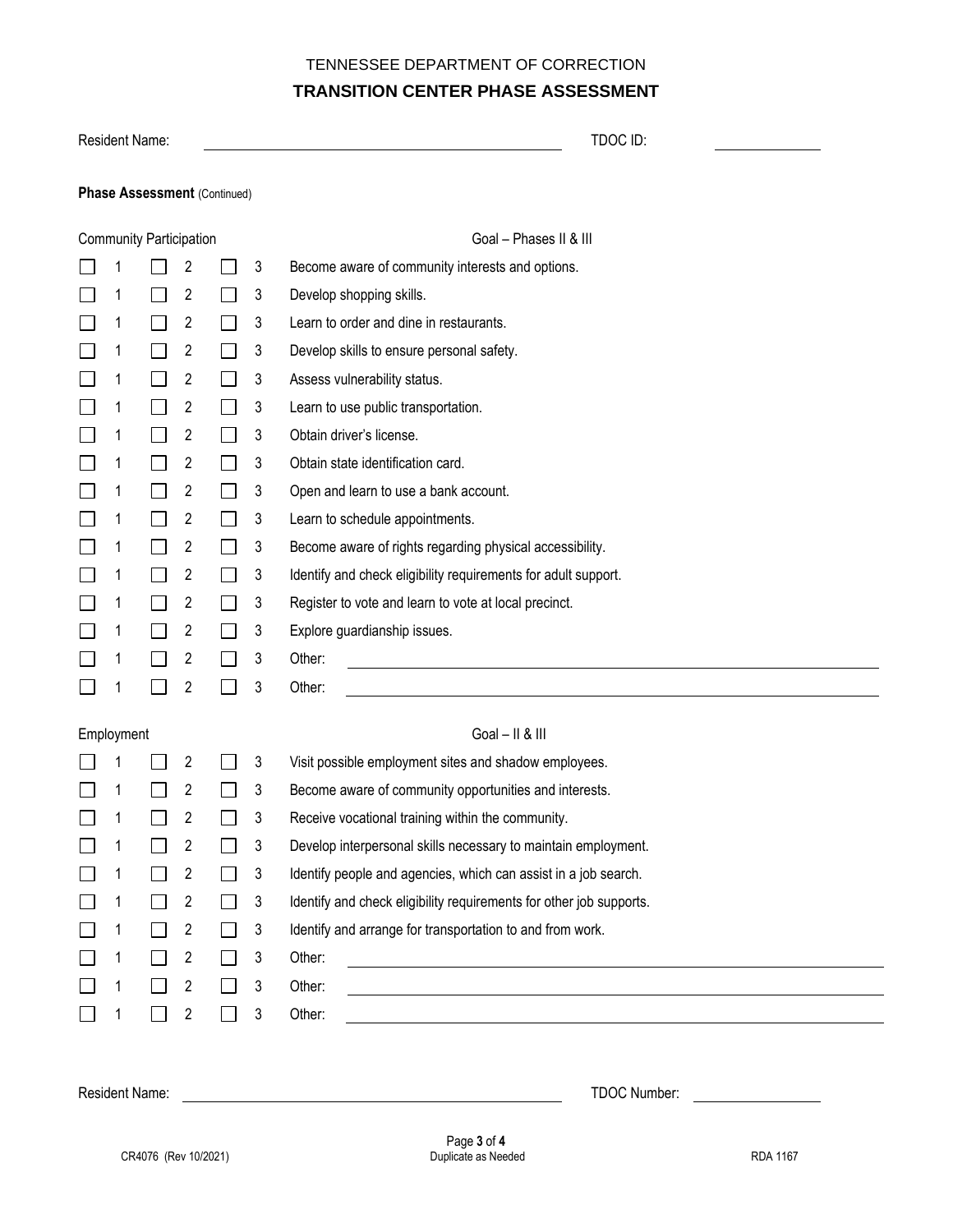Detail how Residents have Achieved Measurable Goals within the Current Phase Assignment:

| Ready to be moved to the proposed phase?<br>Yes $\square$<br>No                                                                                |                                                                                                                                                                                                                                |
|------------------------------------------------------------------------------------------------------------------------------------------------|--------------------------------------------------------------------------------------------------------------------------------------------------------------------------------------------------------------------------------|
|                                                                                                                                                |                                                                                                                                                                                                                                |
| Recommendation for Continuation in Current Phase:                                                                                              |                                                                                                                                                                                                                                |
|                                                                                                                                                |                                                                                                                                                                                                                                |
|                                                                                                                                                |                                                                                                                                                                                                                                |
|                                                                                                                                                |                                                                                                                                                                                                                                |
|                                                                                                                                                |                                                                                                                                                                                                                                |
|                                                                                                                                                |                                                                                                                                                                                                                                |
|                                                                                                                                                |                                                                                                                                                                                                                                |
|                                                                                                                                                |                                                                                                                                                                                                                                |
| Approved $\Box$<br>Disapproved $\Box$                                                                                                          |                                                                                                                                                                                                                                |
| Signatures:                                                                                                                                    |                                                                                                                                                                                                                                |
|                                                                                                                                                |                                                                                                                                                                                                                                |
| Chief Counselor:<br><u> 1980 - Jan Samuel Barbara, martin da shekara 1980 - An tsara 1980 - An tsara 1980 - An tsara 1980 - An tsara</u>       | Date: the contract of the contract of the contract of the contract of the contract of the contract of the contract of the contract of the contract of the contract of the contract of the contract of the contract of the cont |
| Deputy Superintendent:<br><u> 1989 - Jan James James James James James James James James James James James James James James James James J</u> | Date:                                                                                                                                                                                                                          |
|                                                                                                                                                |                                                                                                                                                                                                                                |
| Superintendent:                                                                                                                                | Date:                                                                                                                                                                                                                          |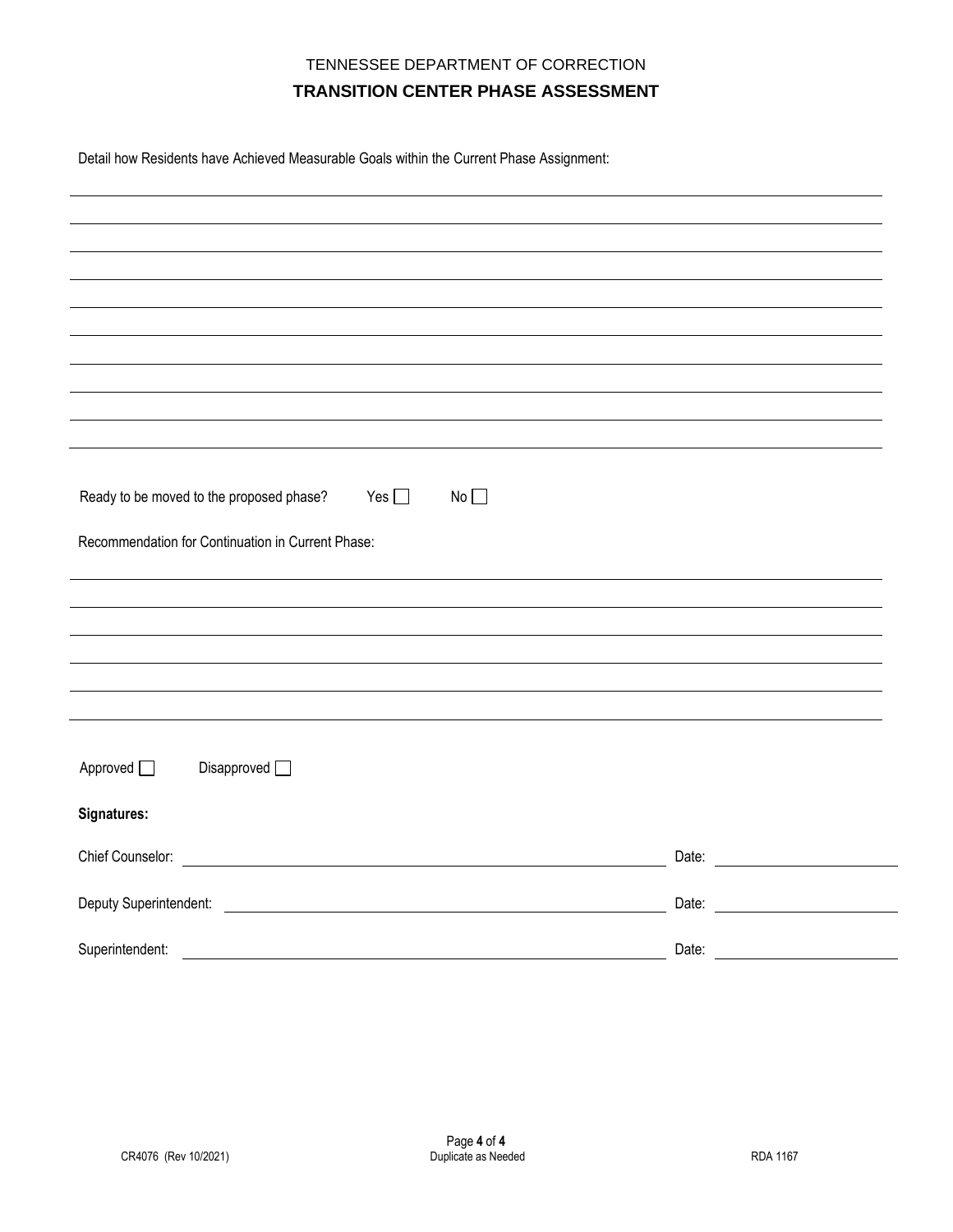## TENNESSEE DEPARTMENT OF CORRECTION



## **RESIDENT QUALIFICATION LOG**

| <b>TDOC ID</b> | <b>LAST NAME</b> | <b>FIRST NAME</b> | <b>SITE</b> | <b>DISCIPLINARY</b><br><b>HISTORY</b> | <b>STG</b><br><b>STATUS</b> | <b>MED</b> | LOC | <b>PREA</b><br><b>STATUS</b> | <b>INCOMPATIBILES</b> | <b>EXP</b> | <b>RED</b> | <b>LEVEL</b> | <b>SEX</b><br>CUSTODY OFFENDER<br><b>STATUS</b> | SENTENCE | COUNTY OF<br><b>CHARGE</b> | <b>PROGRAM</b><br><b>ASSIGNMT</b> | CURRENT OFFENDER'S<br><b>JOB</b><br><b>ASSIGNMT</b> | <b>DETAINER</b> |
|----------------|------------------|-------------------|-------------|---------------------------------------|-----------------------------|------------|-----|------------------------------|-----------------------|------------|------------|--------------|-------------------------------------------------|----------|----------------------------|-----------------------------------|-----------------------------------------------------|-----------------|
|                |                  |                   |             |                                       |                             |            |     |                              |                       |            |            |              |                                                 |          |                            |                                   |                                                     |                 |
|                |                  |                   |             |                                       |                             |            |     |                              |                       |            |            |              |                                                 |          |                            |                                   |                                                     |                 |
|                |                  |                   |             |                                       |                             |            |     |                              |                       |            |            |              |                                                 |          |                            |                                   |                                                     |                 |
|                |                  |                   |             |                                       |                             |            |     |                              |                       |            |            |              |                                                 |          |                            |                                   |                                                     |                 |
|                |                  |                   |             |                                       |                             |            |     |                              |                       |            |            |              |                                                 |          |                            |                                   |                                                     |                 |
|                |                  |                   |             |                                       |                             |            |     |                              |                       |            |            |              |                                                 |          |                            |                                   |                                                     |                 |
|                |                  |                   |             |                                       |                             |            |     |                              |                       |            |            |              |                                                 |          |                            |                                   |                                                     |                 |
|                |                  |                   |             |                                       |                             |            |     |                              |                       |            |            |              |                                                 |          |                            |                                   |                                                     |                 |
|                |                  |                   |             |                                       |                             |            |     |                              |                       |            |            |              |                                                 |          |                            |                                   |                                                     |                 |
|                |                  |                   |             |                                       |                             |            |     |                              |                       |            |            |              |                                                 |          |                            |                                   |                                                     |                 |
|                |                  |                   |             |                                       |                             |            |     |                              |                       |            |            |              |                                                 |          |                            |                                   |                                                     |                 |
|                |                  |                   |             |                                       |                             |            |     |                              |                       |            |            |              |                                                 |          |                            |                                   |                                                     |                 |
|                |                  |                   |             |                                       |                             |            |     |                              |                       |            |            |              |                                                 |          |                            |                                   |                                                     |                 |
|                |                  |                   |             |                                       |                             |            |     |                              |                       |            |            |              |                                                 |          |                            |                                   |                                                     |                 |
|                |                  |                   |             |                                       |                             |            |     |                              |                       |            |            |              |                                                 |          |                            |                                   |                                                     |                 |
|                |                  |                   |             |                                       |                             |            |     |                              |                       |            |            |              |                                                 |          |                            |                                   |                                                     |                 |
|                |                  |                   |             |                                       |                             |            |     |                              |                       |            |            |              |                                                 |          |                            |                                   |                                                     |                 |
|                |                  |                   |             |                                       |                             |            |     |                              |                       |            |            |              |                                                 |          |                            |                                   |                                                     |                 |
|                |                  |                   |             |                                       |                             |            |     |                              |                       |            |            |              |                                                 |          |                            |                                   |                                                     |                 |
|                |                  |                   |             |                                       |                             |            |     |                              |                       |            |            |              |                                                 |          |                            |                                   |                                                     |                 |
|                |                  |                   |             |                                       |                             |            |     |                              |                       |            |            |              |                                                 |          |                            |                                   |                                                     |                 |
|                |                  |                   |             |                                       |                             |            |     |                              |                       |            |            |              |                                                 |          |                            |                                   |                                                     |                 |
|                |                  |                   |             |                                       |                             |            |     |                              |                       |            |            |              |                                                 |          |                            |                                   |                                                     |                 |
|                |                  |                   |             |                                       |                             |            |     |                              |                       |            |            |              |                                                 |          |                            |                                   |                                                     |                 |
|                |                  |                   |             |                                       |                             |            |     |                              |                       |            |            |              |                                                 |          |                            |                                   |                                                     |                 |
|                |                  |                   |             |                                       |                             |            |     |                              |                       |            |            |              |                                                 |          |                            |                                   |                                                     |                 |
|                |                  |                   |             |                                       |                             |            |     |                              |                       |            |            |              |                                                 |          |                            |                                   |                                                     |                 |
|                |                  |                   |             |                                       |                             |            |     |                              |                       |            |            |              |                                                 |          |                            |                                   |                                                     |                 |
|                |                  |                   |             |                                       |                             |            |     |                              |                       |            |            |              |                                                 |          |                            |                                   |                                                     |                 |
|                |                  |                   |             |                                       |                             |            |     |                              |                       |            |            |              |                                                 |          |                            |                                   |                                                     |                 |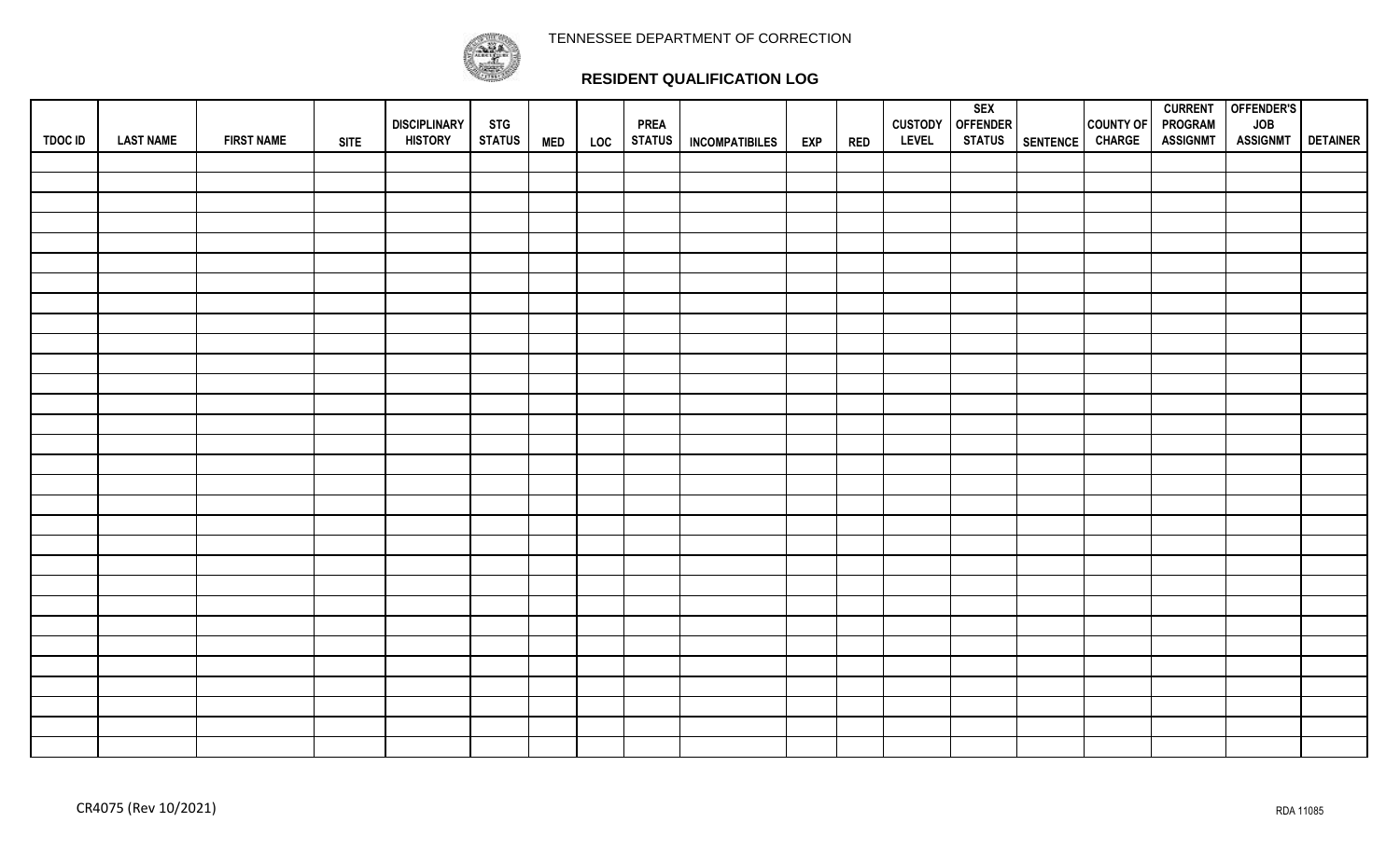

# TENNESSEE DEPARTMENT OF CORRECTION **TRANSITION CENTER RESIDENT INTERACTION**

|                                                                                                                                                                                                                                                                                                                                                                                                                      | <b>INSTITUTION/FACILITY ASSIGNED</b>                                                                                   |                   |
|----------------------------------------------------------------------------------------------------------------------------------------------------------------------------------------------------------------------------------------------------------------------------------------------------------------------------------------------------------------------------------------------------------------------|------------------------------------------------------------------------------------------------------------------------|-------------------|
|                                                                                                                                                                                                                                                                                                                                                                                                                      |                                                                                                                        |                   |
| Counselor's Name:                                                                                                                                                                                                                                                                                                                                                                                                    |                                                                                                                        |                   |
| Resident's Name:                                                                                                                                                                                                                                                                                                                                                                                                     | <u> 1980 - Johann Barbara, martxa amerikan bashkar (</u>                                                               |                   |
| Housing Unit:<br>$\begin{array}{c} \begin{array}{c} \begin{array}{c} \begin{array}{c} \end{array} \\ \begin{array}{c} \end{array} \end{array} & \begin{array}{c} \begin{array}{c} \end{array} \\ \begin{array}{c} \end{array} \end{array} & \begin{array}{c} \end{array} \end{array} & \begin{array}{c} \begin{array}{c} \end{array} \end{array} & \begin{array}{c} \end{array} \end{array} \end{array} \end{array}$ | TDOC ID:<br><u> 1989 - Johann Barbara, martin a</u>                                                                    |                   |
| Observation from Staff/Observed Positive/Negative Behavior:                                                                                                                                                                                                                                                                                                                                                          |                                                                                                                        |                   |
|                                                                                                                                                                                                                                                                                                                                                                                                                      |                                                                                                                        |                   |
|                                                                                                                                                                                                                                                                                                                                                                                                                      |                                                                                                                        |                   |
|                                                                                                                                                                                                                                                                                                                                                                                                                      |                                                                                                                        |                   |
|                                                                                                                                                                                                                                                                                                                                                                                                                      |                                                                                                                        |                   |
|                                                                                                                                                                                                                                                                                                                                                                                                                      |                                                                                                                        |                   |
|                                                                                                                                                                                                                                                                                                                                                                                                                      |                                                                                                                        |                   |
|                                                                                                                                                                                                                                                                                                                                                                                                                      |                                                                                                                        |                   |
|                                                                                                                                                                                                                                                                                                                                                                                                                      |                                                                                                                        |                   |
|                                                                                                                                                                                                                                                                                                                                                                                                                      |                                                                                                                        |                   |
|                                                                                                                                                                                                                                                                                                                                                                                                                      |                                                                                                                        |                   |
|                                                                                                                                                                                                                                                                                                                                                                                                                      |                                                                                                                        |                   |
| Was a Sanction(s) Issued?                                                                                                                                                                                                                                                                                                                                                                                            | Yes $\square$<br>No                                                                                                    |                   |
| Staff Member:                                                                                                                                                                                                                                                                                                                                                                                                        |                                                                                                                        | Date: ___________ |
| Reviewed by Chief Counselor:                                                                                                                                                                                                                                                                                                                                                                                         | <u> 1989 - Johann Barbara, martin amerikan basal dan berasal dan berasal dalam basal dalam basal dalam basal dala</u>  | Date:             |
| Counselor:                                                                                                                                                                                                                                                                                                                                                                                                           | <u> 1989 - Johann Stoff, deutscher Stoffen und der Stoffen und der Stoffen und der Stoffen und der Stoffen und der</u> | Date:             |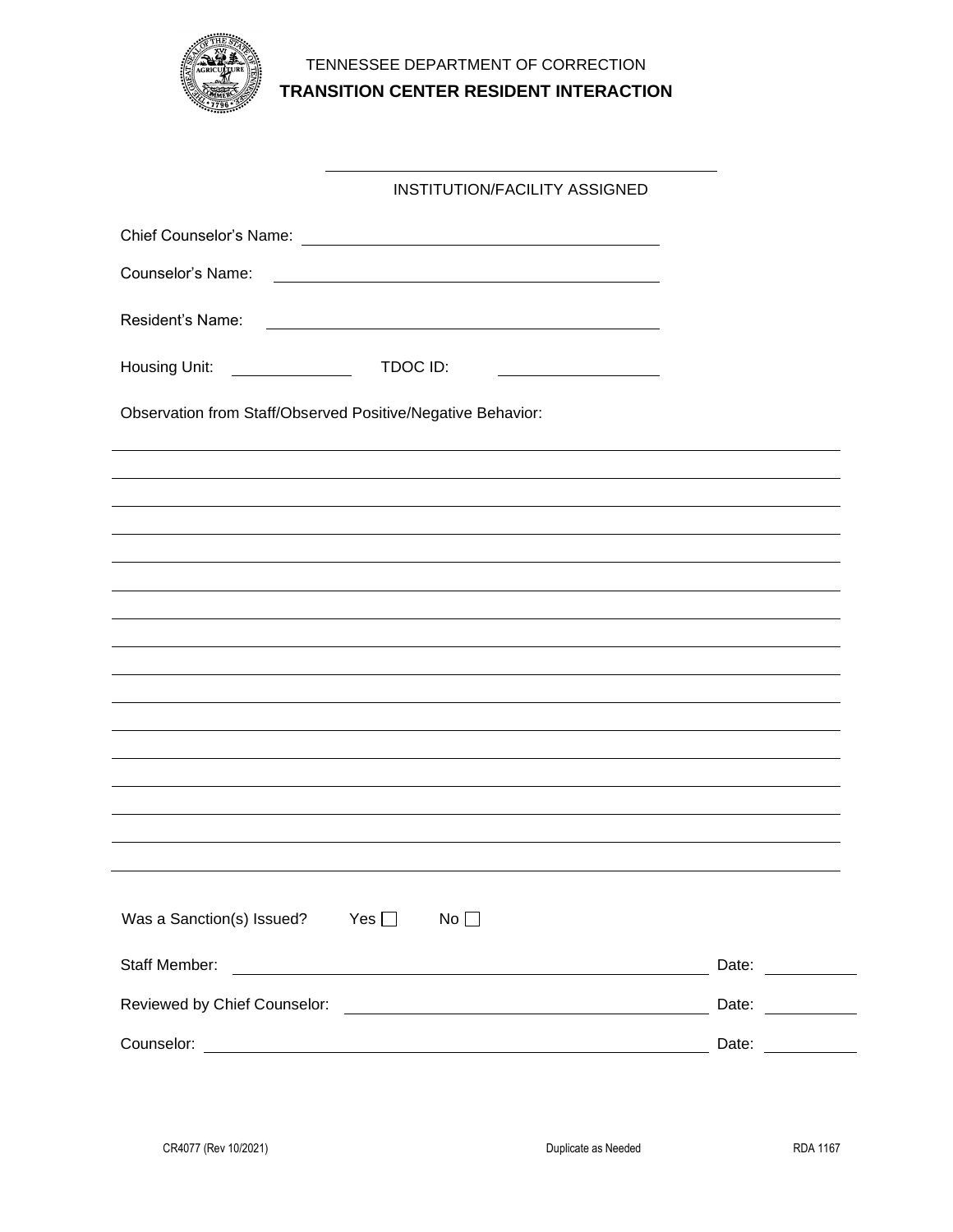

# TENNESSEE DEPARTMENT OF CORRECTION **TRANSITION CENTER EVALUATION**

#### INSTITUTION/FACILITY ASSIGNED

|                                                                                                                | TDOC ID:                         |                                                                                                                                                                                                                                |  |  |  |  |  |
|----------------------------------------------------------------------------------------------------------------|----------------------------------|--------------------------------------------------------------------------------------------------------------------------------------------------------------------------------------------------------------------------------|--|--|--|--|--|
|                                                                                                                |                                  |                                                                                                                                                                                                                                |  |  |  |  |  |
|                                                                                                                |                                  |                                                                                                                                                                                                                                |  |  |  |  |  |
| From _____________ to __________________ the resident has been compliant/non-compliant in the following areas: |                                  |                                                                                                                                                                                                                                |  |  |  |  |  |
| 1. Class Participation                                                                                         |                                  |                                                                                                                                                                                                                                |  |  |  |  |  |
|                                                                                                                |                                  |                                                                                                                                                                                                                                |  |  |  |  |  |
|                                                                                                                |                                  |                                                                                                                                                                                                                                |  |  |  |  |  |
| 2. Attendance                                                                                                  |                                  |                                                                                                                                                                                                                                |  |  |  |  |  |
| Number of Excused Absences:                                                                                    | Number of Unexcused Absences:    |                                                                                                                                                                                                                                |  |  |  |  |  |
| Number of Times Late:                                                                                          |                                  |                                                                                                                                                                                                                                |  |  |  |  |  |
| 3. Number of Sanctions Received: _________                                                                     |                                  |                                                                                                                                                                                                                                |  |  |  |  |  |
| 4. Progression of Measurable Goals and Target Dates:                                                           |                                  |                                                                                                                                                                                                                                |  |  |  |  |  |
|                                                                                                                |                                  |                                                                                                                                                                                                                                |  |  |  |  |  |
|                                                                                                                |                                  |                                                                                                                                                                                                                                |  |  |  |  |  |
|                                                                                                                |                                  |                                                                                                                                                                                                                                |  |  |  |  |  |
| 5. Drug Testing                                                                                                |                                  |                                                                                                                                                                                                                                |  |  |  |  |  |
| Date of Testing:                                                                                               | Negative:<br>Positive:<br>$\Box$ |                                                                                                                                                                                                                                |  |  |  |  |  |
| Attitude/Behavior/Comments:<br>6.                                                                              |                                  |                                                                                                                                                                                                                                |  |  |  |  |  |
|                                                                                                                |                                  |                                                                                                                                                                                                                                |  |  |  |  |  |
|                                                                                                                |                                  |                                                                                                                                                                                                                                |  |  |  |  |  |
|                                                                                                                |                                  |                                                                                                                                                                                                                                |  |  |  |  |  |
| Resident Signature:                                                                                            |                                  | Date: ________________                                                                                                                                                                                                         |  |  |  |  |  |
| <b>Counselor Signature:</b>                                                                                    |                                  | Date: the contract of the contract of the contract of the contract of the contract of the contract of the contract of the contract of the contract of the contract of the contract of the contract of the contract of the cont |  |  |  |  |  |
| CR4078 (Rev 10-2021)                                                                                           | Duplicate as Needed              | RDA: 1167                                                                                                                                                                                                                      |  |  |  |  |  |